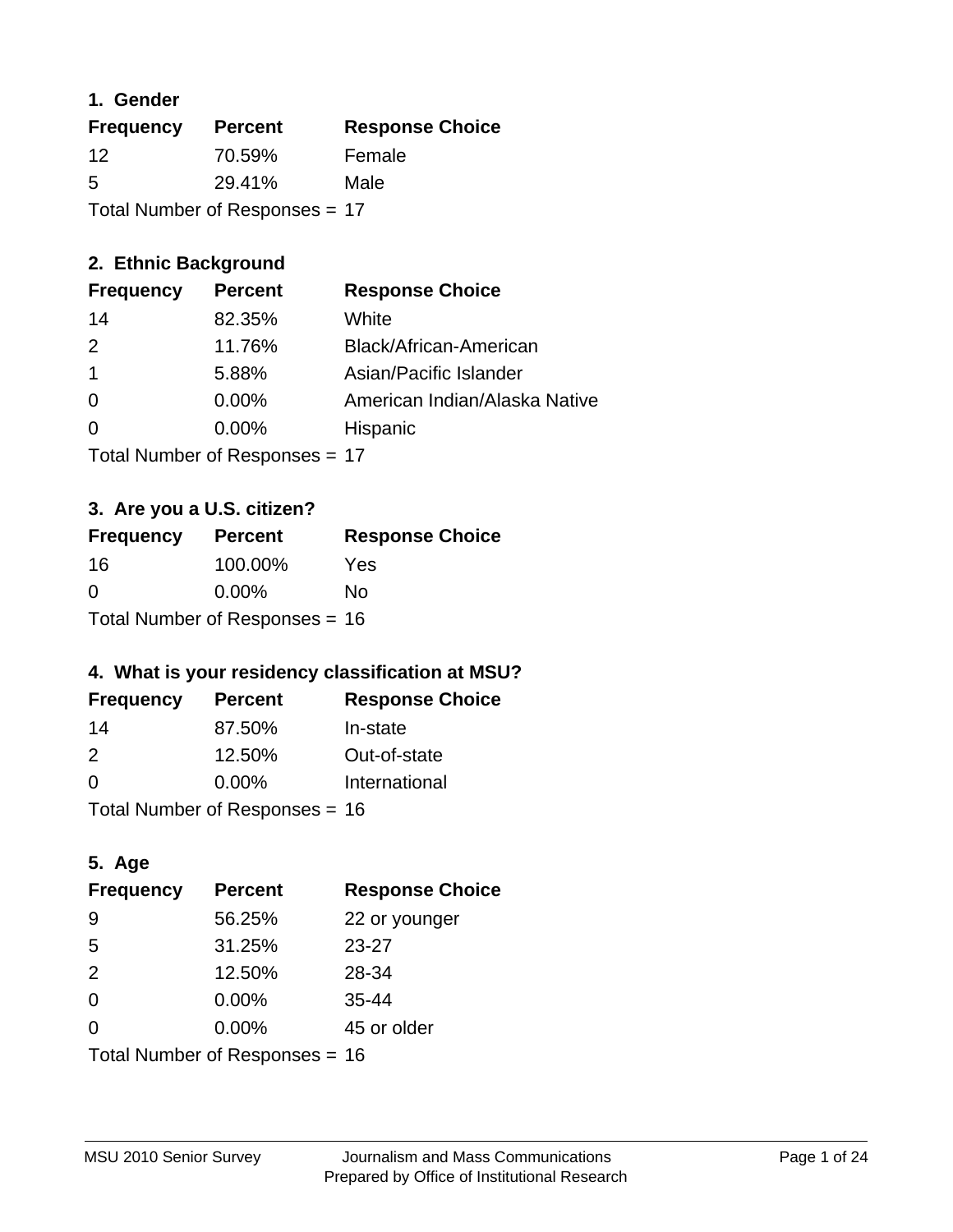**6. Has either of your parents received a bachelor's degree?**

| <b>Frequency</b>                 | <b>Percent</b> | <b>Response Choice</b> |
|----------------------------------|----------------|------------------------|
| -9                               | 56.25%         | Yes                    |
| -7                               | 43.75%         | No                     |
| Total Number of Responses = $16$ |                |                        |

## **7. Has either of your parents received a degree from Murray State?**

| <b>Frequency</b> | <b>Percent</b> | <b>Response Choice</b> |
|------------------|----------------|------------------------|
| 2                | 12.50%         | Yes                    |
| -14              | 87.50%         | No                     |

Total Number of Responses = 16

### **8. What was your original entry status to MSU?**

| <b>Frequency</b>                 | <b>Percent</b> | <b>Response Choice</b>                           |
|----------------------------------|----------------|--------------------------------------------------|
| 11                               | 68.75%         | Freshman                                         |
| 4                                | 25.00%         | Transfer from community college/technical school |
| $\mathbf 1$                      | 6.25%          | Transfer from 4-yr institution                   |
| $Total Number of Doononoog = 46$ |                |                                                  |

Total Number of Responses = 16

#### **9. If transfer student, how many credits were transferred?**

| <b>Frequency</b>           | <b>Percent</b> | <b>Response Choice</b> |
|----------------------------|----------------|------------------------|
| -0                         | $0.00\%$       | 12 or fewer            |
|                            | 20.00%         | $13 - 30$              |
| $\mathcal{P}$              | 40.00%         | $31 - 60$              |
| $\mathcal{P}$              | 40.00%         | Over <sub>60</sub>     |
| Tatal Number of Desperance |                |                        |

Total Number of Responses = 5

## **10. If transfer student, approximately what percent of your University Studies (general education) classes did you take at Murray State?**

| <b>Frequency</b>                | <b>Percent</b> | <b>Response Choice</b> |
|---------------------------------|----------------|------------------------|
| 3                               | 60.00%         | Under 25%              |
| 1                               | 20.00%         | 25-49%                 |
| $\mathbf 1$                     | 20.00%         | 50-74%                 |
| $\Omega$                        | 0.00%          | 75-100%                |
| Total Number of Responses $= 5$ |                |                        |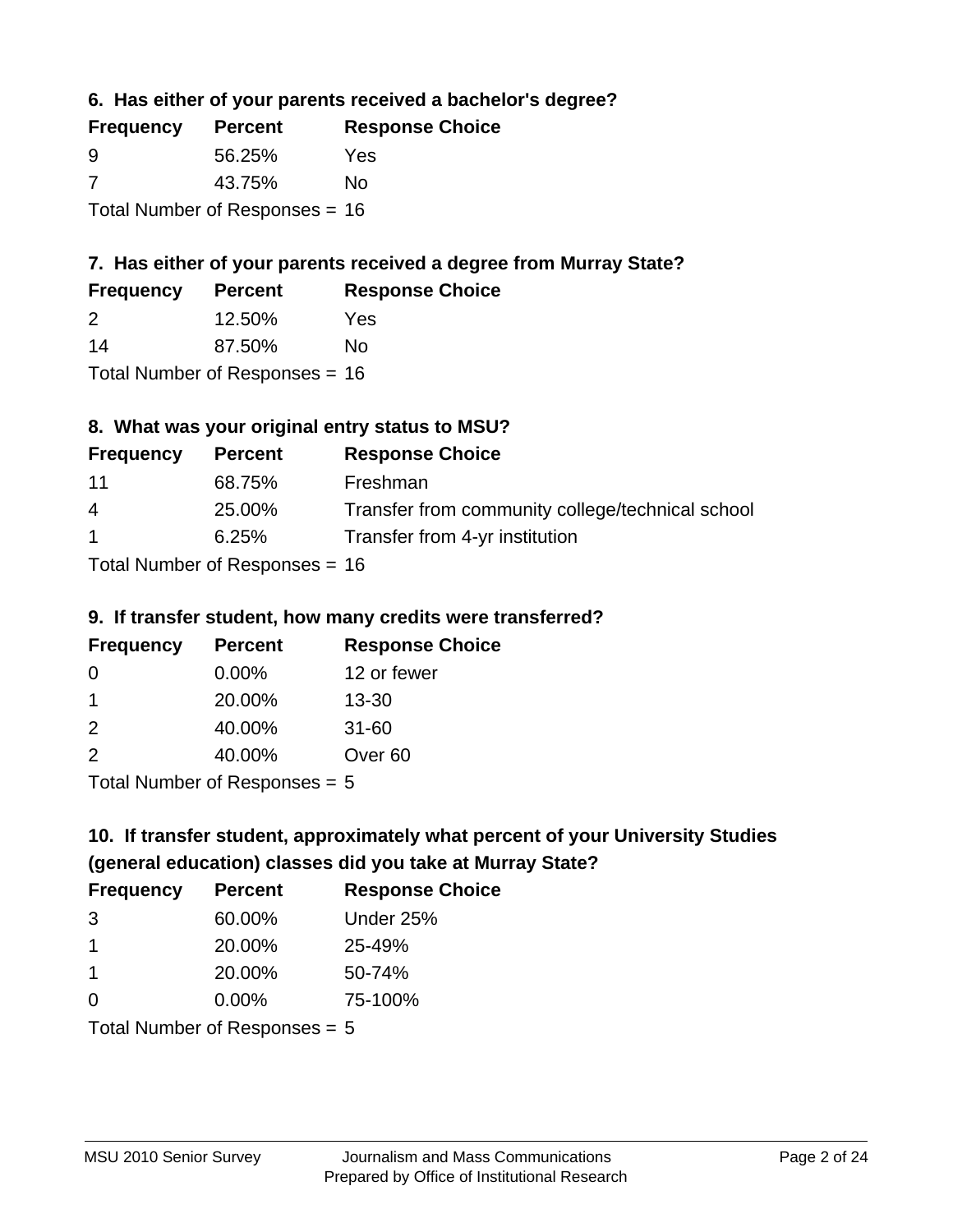### **11. What has been your attendance status at MSU?**

| <b>Frequency</b>               | <b>Percent</b> | <b>Response Choice</b>     |
|--------------------------------|----------------|----------------------------|
| 14                             | 87.50%         | <b>Primarily full-time</b> |
| $\mathcal{P}$                  | 12.50%         | <b>Primarily part-time</b> |
| Total Number of Responses = 16 |                |                            |

### **12. In which Residential College are you a member?**

| <b>Frequency</b> | <b>Percent</b> | <b>Response Choice</b>            |
|------------------|----------------|-----------------------------------|
| 1                | 6.25%          | Do not know                       |
|                  | 6.25%          | <b>Clark College</b>              |
| 2                | 12.50%         | <b>Elizabeth College</b>          |
| 0                | $0.00\%$       | <b>Franklin-Springer Colleges</b> |
| 4                | 25.00%         | <b>Hart College</b>               |
| 1                | 6.25%          | <b>Hester College</b>             |
| $\mathcal{P}$    | 12.50%         | <b>Regents College</b>            |
| 3                | 18.75%         | <b>Richmond College</b>           |
| 2                | 12.50%         | <b>White College</b>              |
|                  |                |                                   |

Total Number of Responses = 16

## **13. Have you ever received any type of Financial Aid while at MSU? (Scholarships, grants, work-study, etc.)**

| <b>Frequency</b> | <b>Percent</b>             | <b>Response Choice</b> |
|------------------|----------------------------|------------------------|
| 13               | 81.25%                     | Yes                    |
| 3                | 18.75%                     | Nο                     |
|                  | Total Number of Desperance |                        |

Total Number of Responses = 16

## **14. What degree are you seeking at this time?**

| <b>Frequency</b> | <b>Percent</b>                   | <b>Response Choice</b> |
|------------------|----------------------------------|------------------------|
| 0                | $0.00\%$                         | Associate              |
| 16               | 100.00%                          | <b>Baccalaureate</b>   |
|                  | Total Number of Responses = $16$ |                        |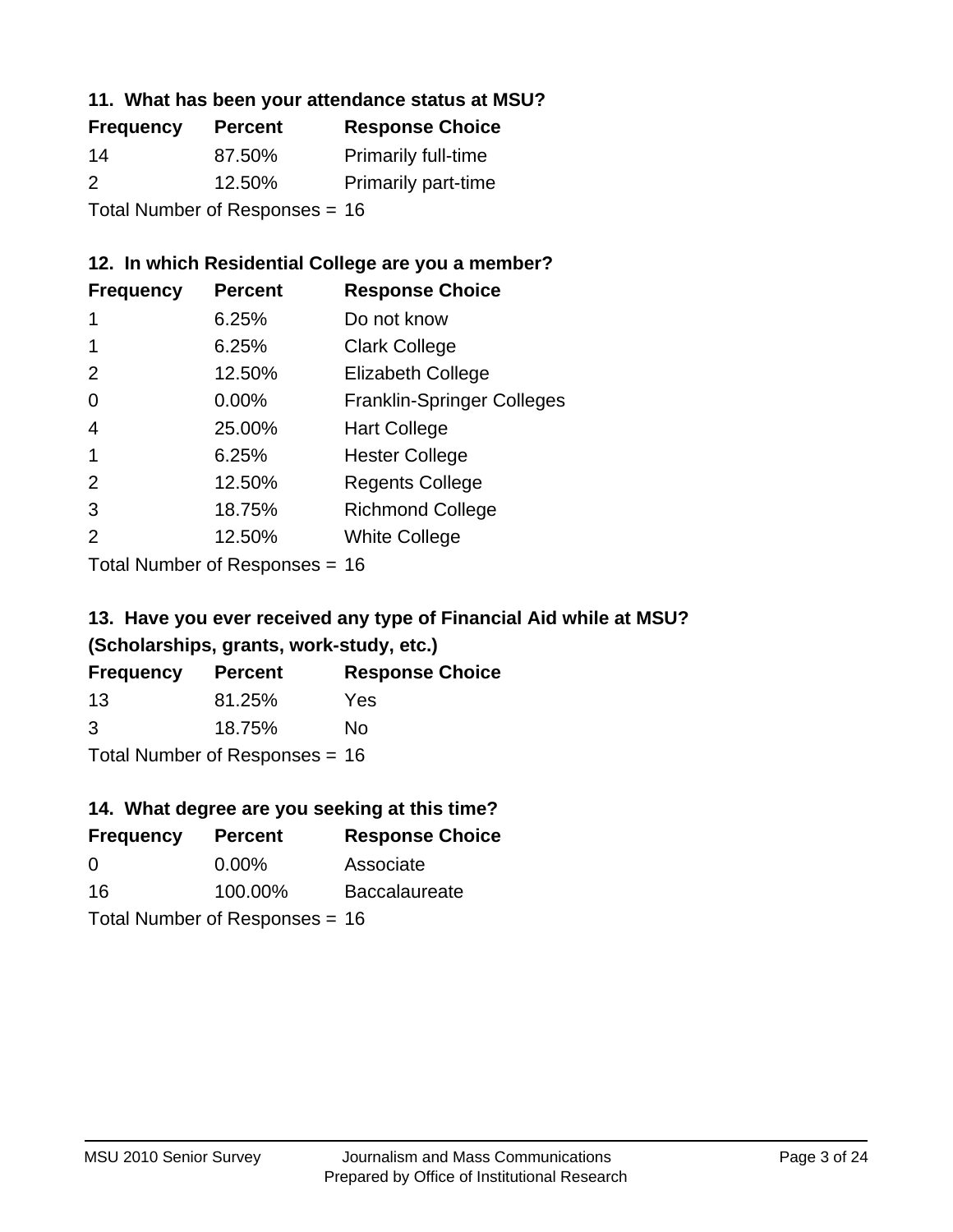**15. How many years will it take you to complete your degree from the point of your initial enrollment in college (including any time at a previous institution)?**

| <b>Frequency</b> | <b>Percent</b> | <b>Response Choice</b> |
|------------------|----------------|------------------------|
| $\Omega$         | 0.00%          | Two                    |
| 2                | 12.50%         | <b>Three</b>           |
| 5                | 31.25%         | Four                   |
| 5                | 31.25%         | Five                   |
| 0                | 0.00%          | <b>Six</b>             |
| $\overline{4}$   | 25.00%         | More than six          |
|                  |                |                        |

Total Number of Responses = 16

#### **16. In what range does your grade point average fall?**

| <b>Frequency</b> | <b>Percent</b> | <b>Response Choice</b> |
|------------------|----------------|------------------------|
|                  | 6.25%          | $2.00 - 2.50$          |
| 8                | 50.00%         | $2.51 - 3.00$          |
| 3                | 18.75%         | $3.01 - 3.50$          |
|                  | 25.00%         | $3.51 - 4.00$          |
|                  |                |                        |

Total Number of Responses = 16

## **They are used to sort the data, and do not appear in this table Questions 17 and 18 relate to department and program information.**

#### **19. For what purpose did you enroll at MSU?**

| <b>Frequency</b>               | <b>Percent</b> | <b>Response Choice</b>                    |
|--------------------------------|----------------|-------------------------------------------|
| 0                              | $0.00\%$       | To receive an associate degree            |
| 16                             | 100.00%        | To receive a baccalaureate degree         |
| 0                              | $0.00\%$       | To take a few job related courses         |
| $\Omega$                       | $0.00\%$       | To transfer to another college/university |
| Total Number of Reconnege - 16 |                |                                           |

Total Number of Responses = 16

## **20. What is the highest degree you eventually hope to receive?**

| <b>Frequency</b> | <b>Percent</b>            | <b>Response Choice</b> |
|------------------|---------------------------|------------------------|
| 0                | 0.00%                     | Associate              |
| 8                | 50.00%                    | <b>Baccalaureate</b>   |
| 8                | 50.00%                    | Graduate               |
| $\Omega$         | 0.00%                     | Professional           |
|                  | Total Number of Desponses |                        |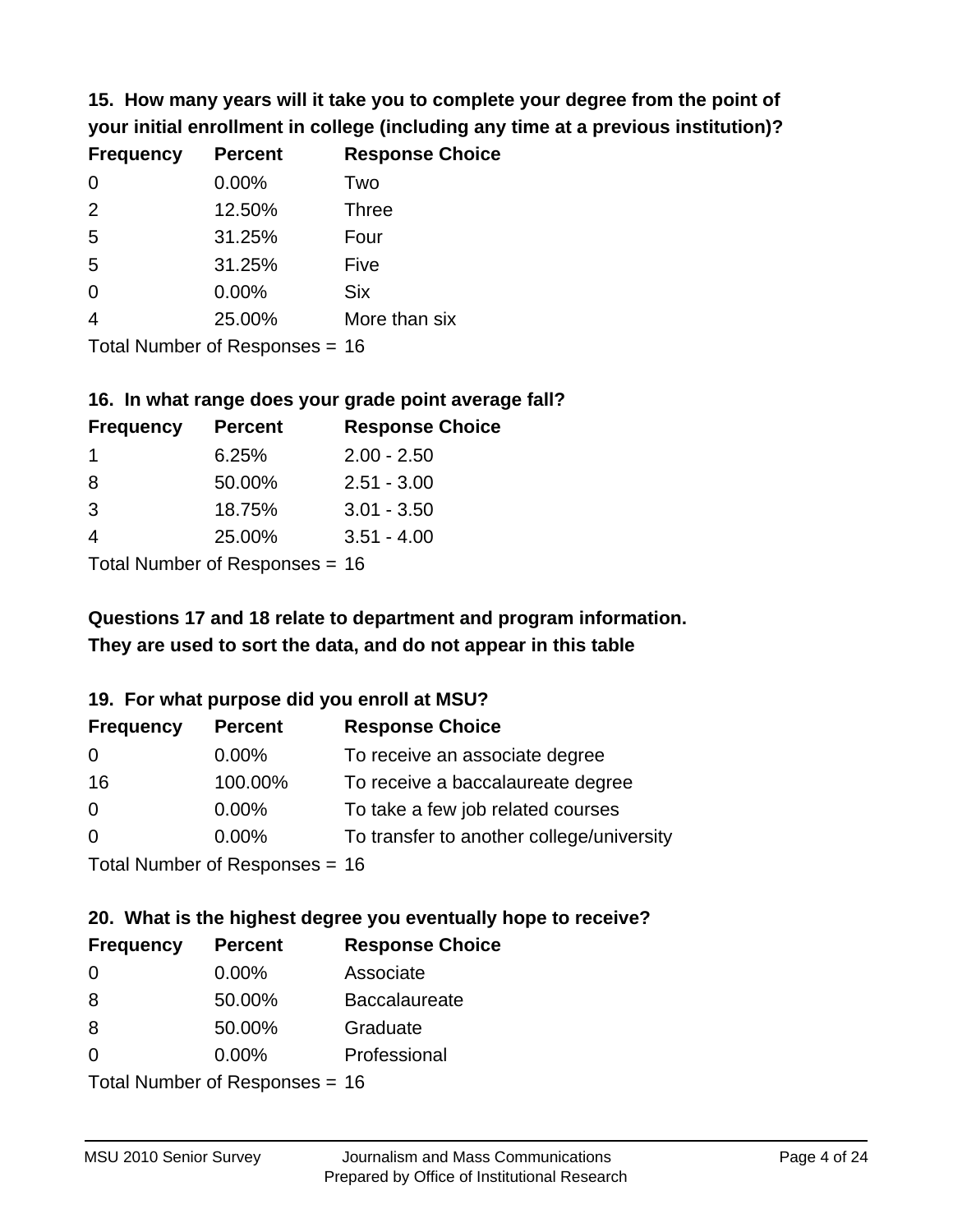### **21. Which best describes your situation?**

| <b>Frequency</b> | <b>Percent</b> | <b>Response Choice</b>               |
|------------------|----------------|--------------------------------------|
| 3                | 18.75%         | Did not change major/area            |
| 4                | 25.00%         | Did not initially declare major/area |
| 9                | 56.25%         | Changed major/area                   |
|                  |                |                                      |

Total Number of Responses = 16

### **22. While school was in session during the past year, how many hours per week, on average, did you work for pay?**

| <b>Frequency</b> | <b>Percent</b> | <b>Response Choice</b> |
|------------------|----------------|------------------------|
| 2                | 12.50%         | Did not work           |
| $\mathbf 1$      | 6.25%          | Worked 1-10 hrs        |
| 5                | 31.25%         | Worked 11-20 hrs       |
| $\overline{4}$   | 25.00%         | Worked 21-30 hrs       |
| $\overline{4}$   | 25.00%         | Worked 31-40 hrs       |
| $\Omega$         | 0.00%          | Worked over 40 hrs     |
|                  |                |                        |

Total Number of Responses = 16

#### **23. For the most part, were classes offered at times convenient to you?**

| <b>Frequency</b>                 | <b>Percent</b> | <b>Response Choice</b> |
|----------------------------------|----------------|------------------------|
| -15                              | 93.75%         | Yes                    |
| -1                               | 6.25%          | Nο                     |
| Total Number of Responses = $16$ |                |                        |

#### **24. If no, what time would you have preferred?**

| <b>Frequency</b>                | <b>Percent</b> | <b>Response Choice</b> |
|---------------------------------|----------------|------------------------|
| $\Omega$                        | #DIV/0!        | Late afternoon         |
| 0                               | #DIV/0!        | Evening                |
| 0                               | #DIV/0!        | Weekend                |
| $\Omega$                        | #DIV/0!        | During the day         |
| Total Number of Responses = $0$ |                |                        |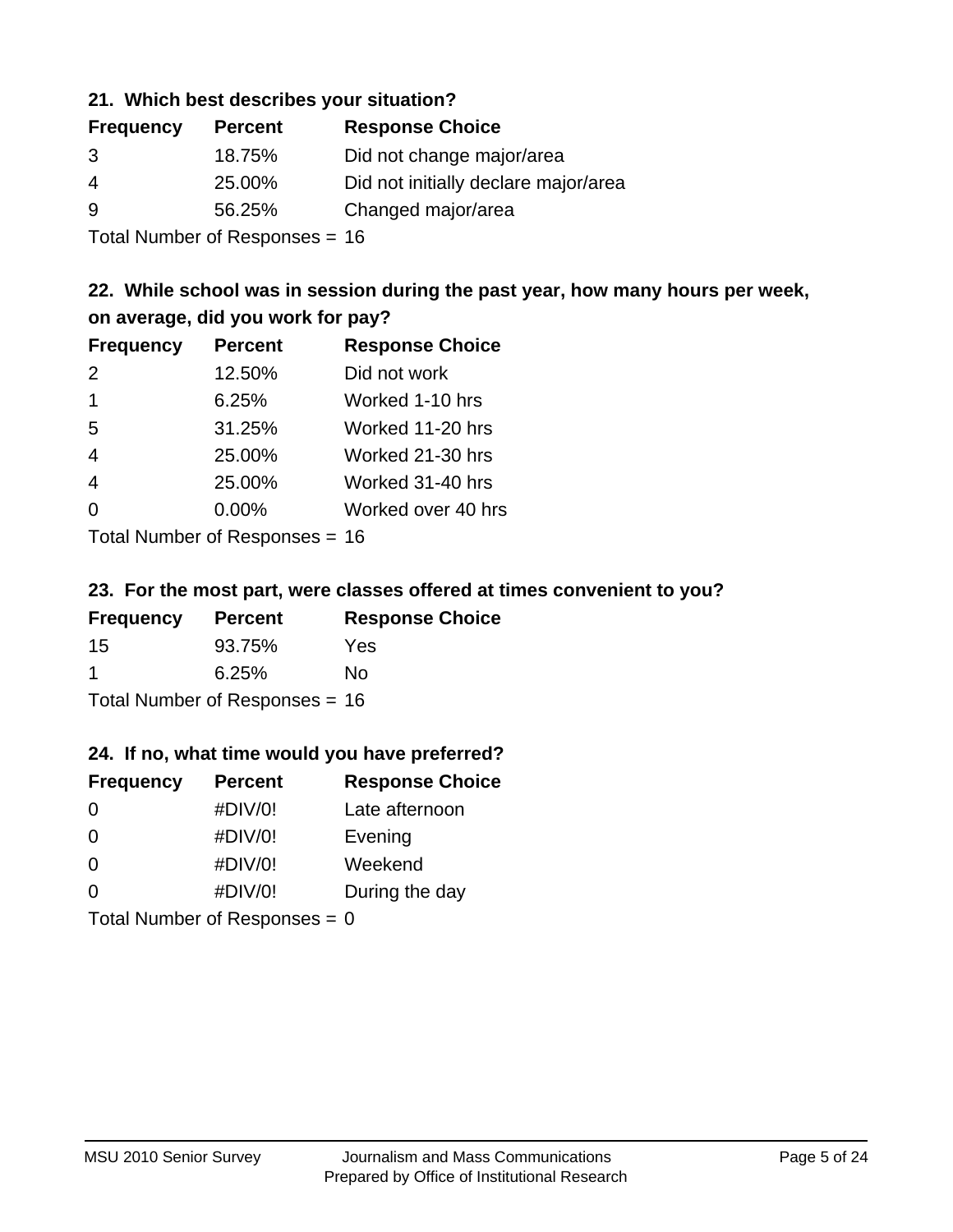# **25. Which best describes the location where you completed the majority of your**

| coursework? |  |
|-------------|--|
|-------------|--|

| <b>Frequency</b> | <b>Percent</b>                 | <b>Response Choice</b> |
|------------------|--------------------------------|------------------------|
| 16               | 100.00%                        | Murray                 |
| 0                | 0.00%                          | Paducah                |
| 0                | 0.00%                          | Ft. Campbell           |
| $\overline{0}$   | 0.00%                          | Madisonville           |
| 0                | 0.00%                          | Hopkinsville           |
| 0                | $0.00\%$                       | Henderson              |
| 0                | 0.00%                          | On the Internet        |
| 0                | $0.00\%$                       | Other                  |
|                  | Total Number of Responses = 16 |                        |

### **26. Did you take any online courses while at Murray State?**

| <b>Frequency</b> | <b>Percent</b>                 | <b>Response</b> |
|------------------|--------------------------------|-----------------|
| 12               | 75.00%                         | Yes             |
| 4                | 25.00%                         | No.             |
|                  | Total Number of Responses = 16 |                 |

## **27. Did it take you an extra semester or more to complete degree requirements at Murray State?**

**Choice** 

| <b>Frequency</b> | <b>Percent</b>                   | <b>Response Choice</b> |
|------------------|----------------------------------|------------------------|
| 9                | 56.25%                           | Yes                    |
| 7                | 43.75%                           | No                     |
|                  | Total Number of Responses = $16$ |                        |

#### **28. If yes, why did it take you an extra semester or more?**

| <b>Frequency</b> | <b>Percent</b>                  | <b>Response Choice</b>                                       |
|------------------|---------------------------------|--------------------------------------------------------------|
| $\overline{1}$   | 11.11%                          | Work obligation limited my enrollment.                       |
| $\overline{0}$   | $0.00\%$                        | Family obligations limited my enrollment.                    |
| $\mathbf{1}$     | 11.11%                          | Tuition and other costs of attendance limited my enrollment. |
| 3                | 33.33%                          | A decision to change majors added to my requirements.        |
| 2                | 22.22%                          | A required course or courses were not offered.               |
| $\mathbf 0$      | $0.00\%$                        | Credits were lost transferring to Murray State.              |
| 2                | 22.22%                          | Other                                                        |
|                  | Total Number of Poenonces $= 0$ |                                                              |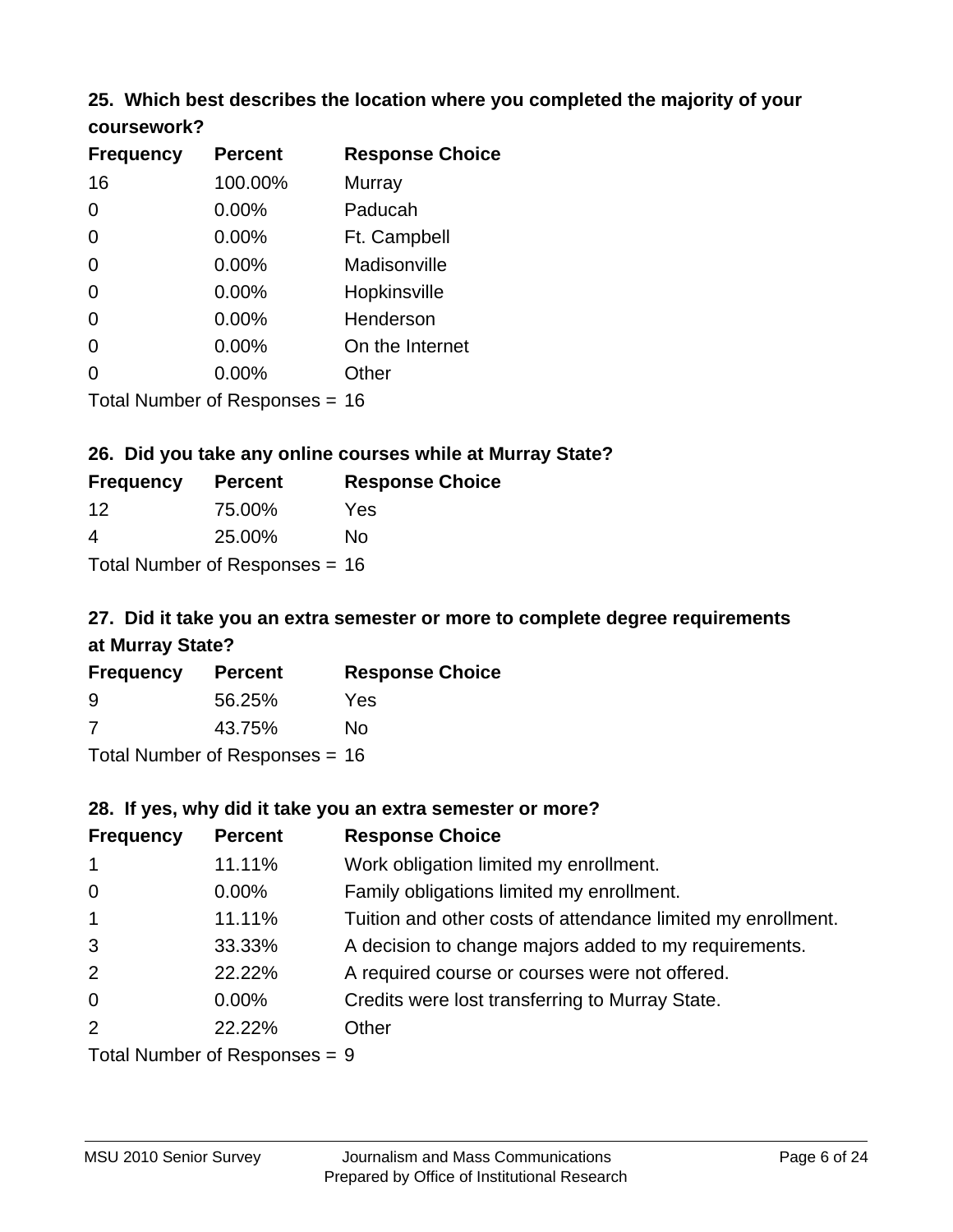### **29. Did you have trouble getting any course(s) you needed while at Murray State?**

| <b>Frequency</b>                 | <b>Percent</b> | <b>Response Choice</b> |  |  |
|----------------------------------|----------------|------------------------|--|--|
| -4                               | 25.00%         | Yes                    |  |  |
| -12                              | 75.00%         | Nο                     |  |  |
| Total Number of Responses = $16$ |                |                        |  |  |

#### **30. If yes, why did you have trouble getting the course?**

| <b>Frequency</b> | <b>Percent</b>               | <b>Response Choice</b>                                |
|------------------|------------------------------|-------------------------------------------------------|
| 3                | 75.00%                       | Not offered the semester I needed it.                 |
| $\overline{0}$   | $0.00\%$                     | Not offered at hours convenient to my work schedule.  |
| $\overline{1}$   | 25.00%                       | Not offered at hours suitable for my school schedule. |
| $\overline{0}$   | $0.00\%$                     | All course sections were closed.                      |
| $\overline{0}$   | $0.00\%$                     | I was unaware of the prerequisites for the course.    |
|                  | $\tau$ . The state of $\sim$ |                                                       |

Total Number of Responses = 4

### **31. Which statement best describes your experience with off-campus coop/internship?**

| <b>Frequency</b> | <b>Percent</b> | <b>Response Choice</b>             |
|------------------|----------------|------------------------------------|
| 7                | 43.75%         | Cannot judge, I did not have one.  |
| 6                | 37.50%         | My experience was very valuable.   |
| 2                | 12.50%         | My experience was valuable.        |
| $\overline{1}$   | 6.25%          | My experience was of little value. |
| $\Omega$         | 0.00%          | My experience was of no value.     |
|                  |                |                                    |

Total Number of Responses = 16

## **32. Which statement best describes your experience with on-campus faculty-directed research, scholarly, or creative project?**

| <b>Frequency</b> | <b>Percent</b>            | <b>Response Choice</b>             |
|------------------|---------------------------|------------------------------------|
| 11               | 68.75%                    | Cannot judge; I did not have one.  |
| 2                | 12.50%                    | My experience was very valuable.   |
| 3                | 18.75%                    | My experience was valuable.        |
| $\Omega$         | 0.00%                     | My experience was of little value. |
| $\Omega$         | 0.00%                     | My experience was of no value.     |
|                  | Tatal Number of Despenses |                                    |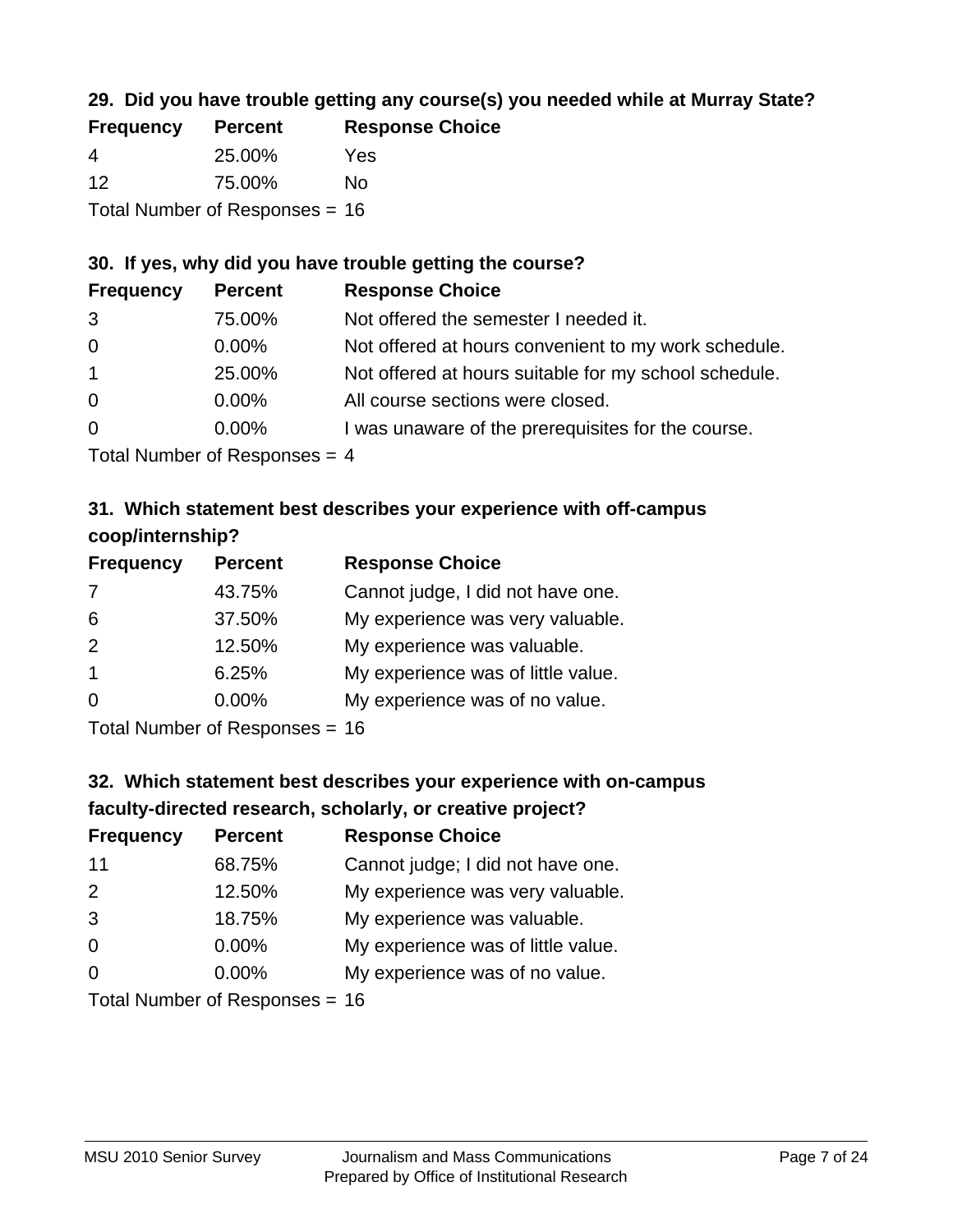#### **33. Which statement best describes your experience with academic advising in your major/area?**

| $\cdots$ your mapproved. |                |                                                       |
|--------------------------|----------------|-------------------------------------------------------|
| <b>Frequency</b>         | <b>Percent</b> | <b>Response Choice</b>                                |
| 0                        | $0.00\%$       | Cannot judge; I did not make use of the opportunity.  |
| 14                       | 87.50%         | I was satisfied with information my adviser provided. |
| 2                        | 12.50%         | Advice was inaccurate, incomplete, or misleading.     |
| 0                        | $0.00\%$       | My adviser was not available.                         |
|                          |                |                                                       |

Total Number of Responses = 16

### **For questions 34-48, indicate the extent to which you were satisfied.**

| 34. Class size relative to type of course |  |  |  |  |  |  |  |  |
|-------------------------------------------|--|--|--|--|--|--|--|--|
|-------------------------------------------|--|--|--|--|--|--|--|--|

| <b>Frequency</b> | <b>Percent</b>                 | <b>Response Choice</b> |
|------------------|--------------------------------|------------------------|
| -11              | 68.75%                         | Very satisfied         |
| -5               | 31.25%                         | Satisfied              |
| $\Omega$         | 0.00%                          | <b>Dissatisfied</b>    |
| $\Omega$         | $0.00\%$                       | Very dissatisfied      |
|                  | Total Number of Responses - 16 |                        |

Total Number of Responses = 16

### **35. Out-of-class availability of faculty**

| <b>Frequency</b> | <b>Percent</b>            | <b>Response Choice</b> |
|------------------|---------------------------|------------------------|
| 5                | 31.25%                    | Very satisfied         |
| 11               | 68.75%                    | Satisfied              |
| $\Omega$         | $0.00\%$                  | <b>Dissatisfied</b>    |
| $\Omega$         | $0.00\%$                  | Very dissatisfied      |
|                  | Total Number of Desponses |                        |

Total Number of Responses = 16

### **36. Effectiveness of your high school preparation for college work**

| <b>Frequency</b>               | <b>Percent</b> | <b>Response Choice</b> |  |  |
|--------------------------------|----------------|------------------------|--|--|
| 5                              | 31.25%         | Very satisfied         |  |  |
| 6                              | 37.50%         | Satisfied              |  |  |
| $\overline{4}$                 | 25.00%         | <b>Dissatisfied</b>    |  |  |
| $\overline{\mathbf{1}}$        | 6.25%          | Very dissatisfied      |  |  |
| Total Number of Responses = 16 |                |                        |  |  |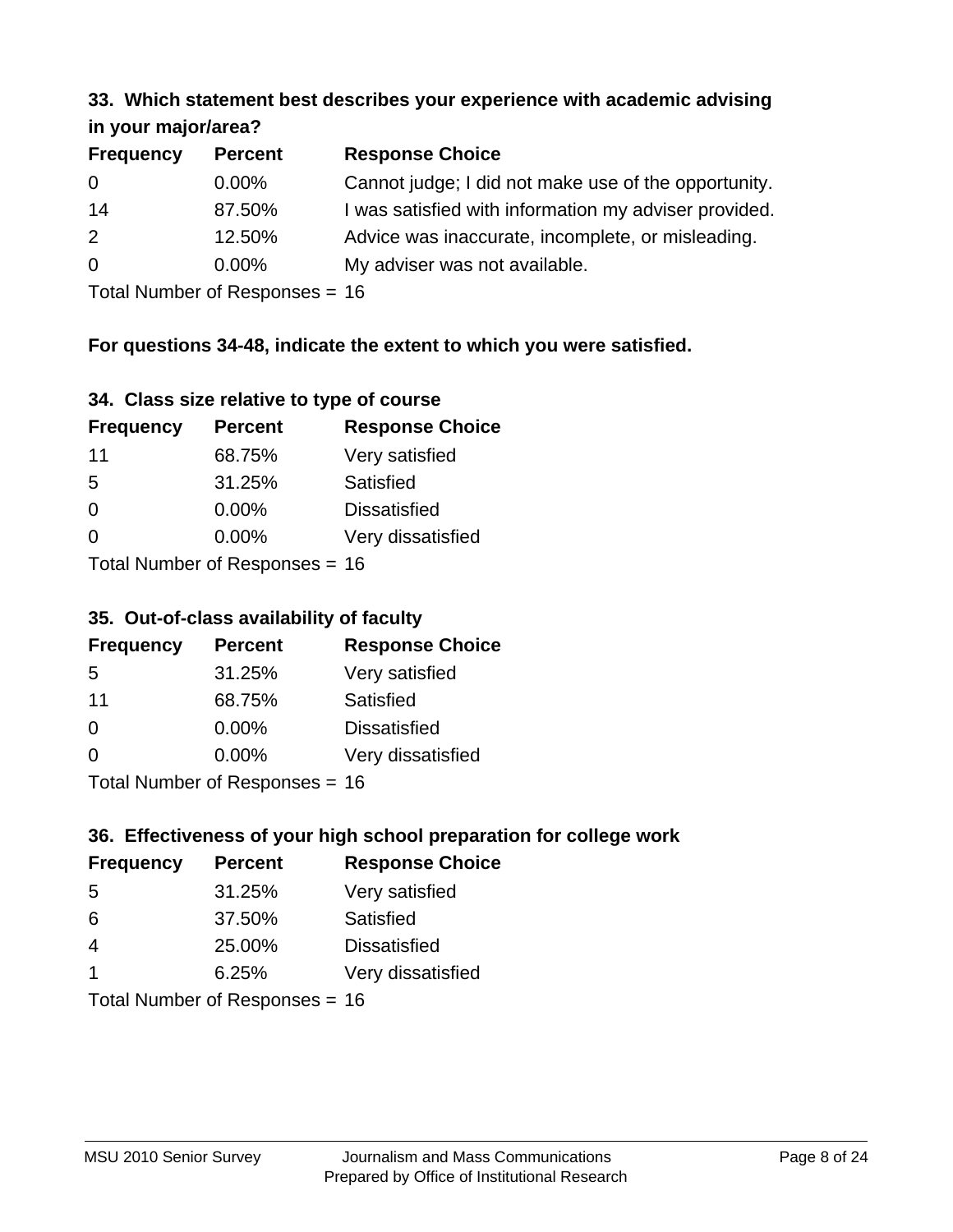### **37. Fairness of faculty in their treatment of individual students**

| <b>Frequency</b> | <b>Percent</b> | <b>Response Choice</b> |
|------------------|----------------|------------------------|
| $\mathcal{P}$    | 12.50%         | Very satisfied         |
| 13               | 81.25%         | Satisfied              |
|                  | 6.25%          | <b>Dissatisfied</b>    |
| $\Omega$         | 0.00%          | Very dissatisfied      |
|                  |                |                        |

Total Number of Responses = 16

#### **38. Overall quality of instruction at Murray State**

| <b>Frequency</b> | <b>Percent</b> | <b>Response Choice</b> |
|------------------|----------------|------------------------|
| 4                | 25.00%         | Very satisfied         |
| 12               | 75.00%         | Satisfied              |
| $\Omega$         | 0.00%          | <b>Dissatisfied</b>    |
| $\Omega$         | 0.00%          | Very dissatisfied      |
|                  |                |                        |

Total Number of Responses = 16

### **39. Quality of instruction in University Studies (General Education) courses**

| <b>Frequency</b> | <b>Percent</b>            | <b>Response Choice</b> |
|------------------|---------------------------|------------------------|
| 3                | 18.75%                    | Very satisfied         |
| 11               | 68.75%                    | <b>Satisfied</b>       |
| $\mathcal{P}$    | 12.50%                    | <b>Dissatisfied</b>    |
| $\Omega$         | 0.00%                     | Very dissatisfied      |
|                  | Total Number of Deepensee |                        |

Total Number of Responses = 16

#### **40. Quality of instruction in your major**

| <b>Frequency</b> | <b>Percent</b>            | <b>Response Choice</b> |
|------------------|---------------------------|------------------------|
| 7                | 43.75%                    | Very satisfied         |
| 8                | 50.00%                    | Satisfied              |
| -1               | 6.25%                     | <b>Dissatisfied</b>    |
| $\Omega$         | $0.00\%$                  | Very dissatisfied      |
|                  | Total Number of Deepensee |                        |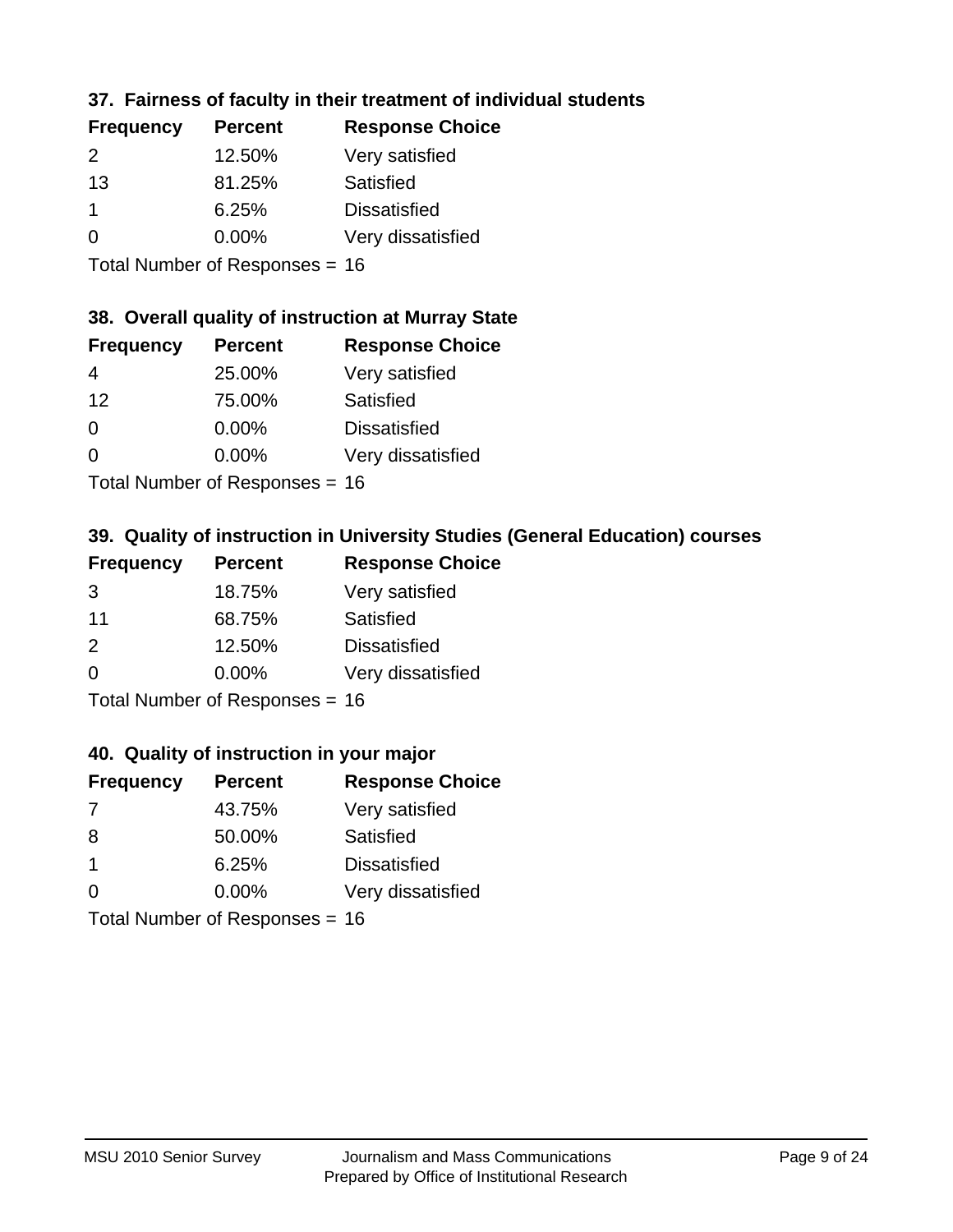### **41. Clarity of program objectives in your major**

| <b>Frequency</b> | <b>Percent</b> | <b>Response Choice</b> |
|------------------|----------------|------------------------|
|                  | 43.75%         | Very satisfied         |
| 9                | 56.25%         | Satisfied              |
| $\Omega$         | $0.00\%$       | <b>Dissatisfied</b>    |
| ∩                | $0.00\%$       | Very dissatisfied      |
|                  |                |                        |

Total Number of Responses = 16

### **42. Intellectual challenge of the academic program**

| <b>Frequency</b> | <b>Percent</b> | <b>Response Choice</b> |
|------------------|----------------|------------------------|
| 4                | 25.00%         | Very satisfied         |
| 10               | 62.50%         | Satisfied              |
| $\mathcal{P}$    | 12.50%         | <b>Dissatisfied</b>    |
| $\Omega$         | 0.00%          | Very dissatisfied      |
|                  |                |                        |

Total Number of Responses = 16

## **43. Encouragement and information from your major department for employment after graduation**

| <b>Frequency</b> | <b>Percent</b> | <b>Response Choice</b> |
|------------------|----------------|------------------------|
| 7                | 43.75%         | Very satisfied         |
| 8                | 50.00%         | Satisfied              |
| 0                | $0.00\%$       | <b>Dissatisfied</b>    |
| -1               | 6.25%          | Very dissatisfied      |
|                  |                |                        |

Total Number of Responses = 16

### **44. Availability of opportunities to engage in a faculty-mentored research,**

### **scholarly, or creative project in your area of study/interest**

| <b>Frequency</b> | <b>Percent</b> | <b>Response Choice</b> |
|------------------|----------------|------------------------|
| 2                | 12.50%         | Very satisfied         |
| 9                | 56.25%         | Satisfied              |
| 5                | 31.25%         | <b>Dissatisfied</b>    |
| ∩                | 0.00%          | Very dissatisfied      |
|                  |                |                        |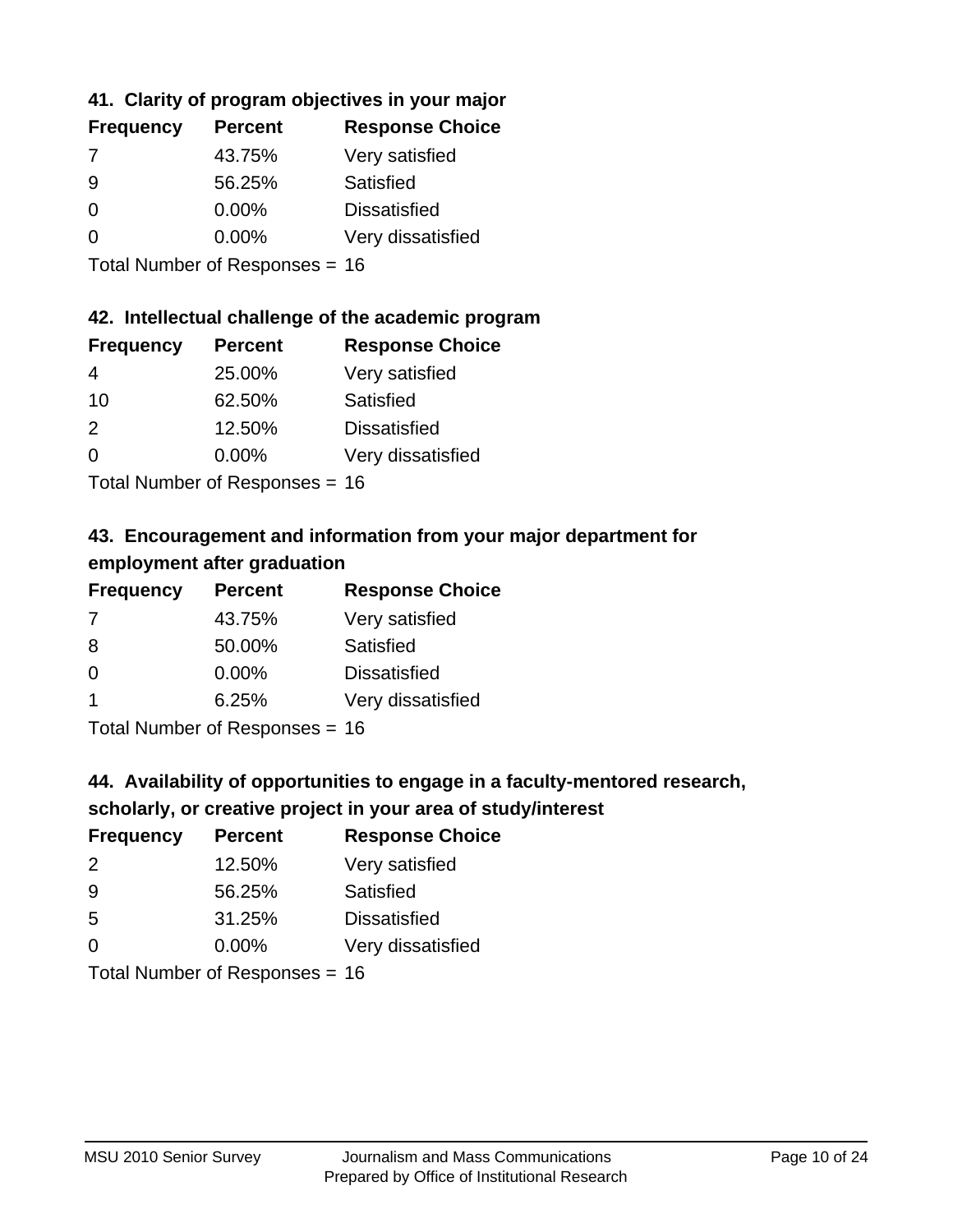### **45. Library hours**

| <b>Frequency</b> | <b>Percent</b> | <b>Response Choice</b> |
|------------------|----------------|------------------------|
| 5                | 31.25%         | Very satisfied         |
| 10               | 62.50%         | Satisfied              |
| $\Omega$         | 0.00%          | <b>Dissatisfied</b>    |
|                  | 6.25%          | Very dissatisfied      |
|                  |                |                        |

Total Number of Responses = 16

### **46. Effectiveness of library personnel in meeting your information needs**

| <b>Frequency</b> | <b>Percent</b> | <b>Response Choice</b> |
|------------------|----------------|------------------------|
| 5                | 31.25%         | Very satisfied         |
| 10               | 62.50%         | Satisfied              |
| $\Omega$         | 0.00%          | <b>Dissatisfied</b>    |
|                  | 6.25%          | Very dissatisfied      |
|                  |                |                        |

Total Number of Responses = 16

#### **47. Access to library resources on hand**

| <b>Frequency</b> | <b>Percent</b>            | <b>Response Choice</b> |
|------------------|---------------------------|------------------------|
| 4                | 25.00%                    | Very satisfied         |
| 9                | 56.25%                    | Satisfied              |
| $\mathcal{P}$    | 12.50%                    | <b>Dissatisfied</b>    |
|                  | 6.25%                     | Very dissatisfied      |
|                  | Total Number of Deepensee |                        |

Total Number of Responses = 16

#### **48. Electronic access to library resources**

| <b>Frequency</b> | <b>Percent</b>                 | <b>Response Choice</b> |
|------------------|--------------------------------|------------------------|
| 5                | 31.25%                         | Very satisfied         |
| 9                | 56.25%                         | Satisfied              |
| $\overline{1}$   | 6.25%                          | <b>Dissatisfied</b>    |
|                  | 6.25%                          | Very dissatisfied      |
|                  | Total Number of Responses = 16 |                        |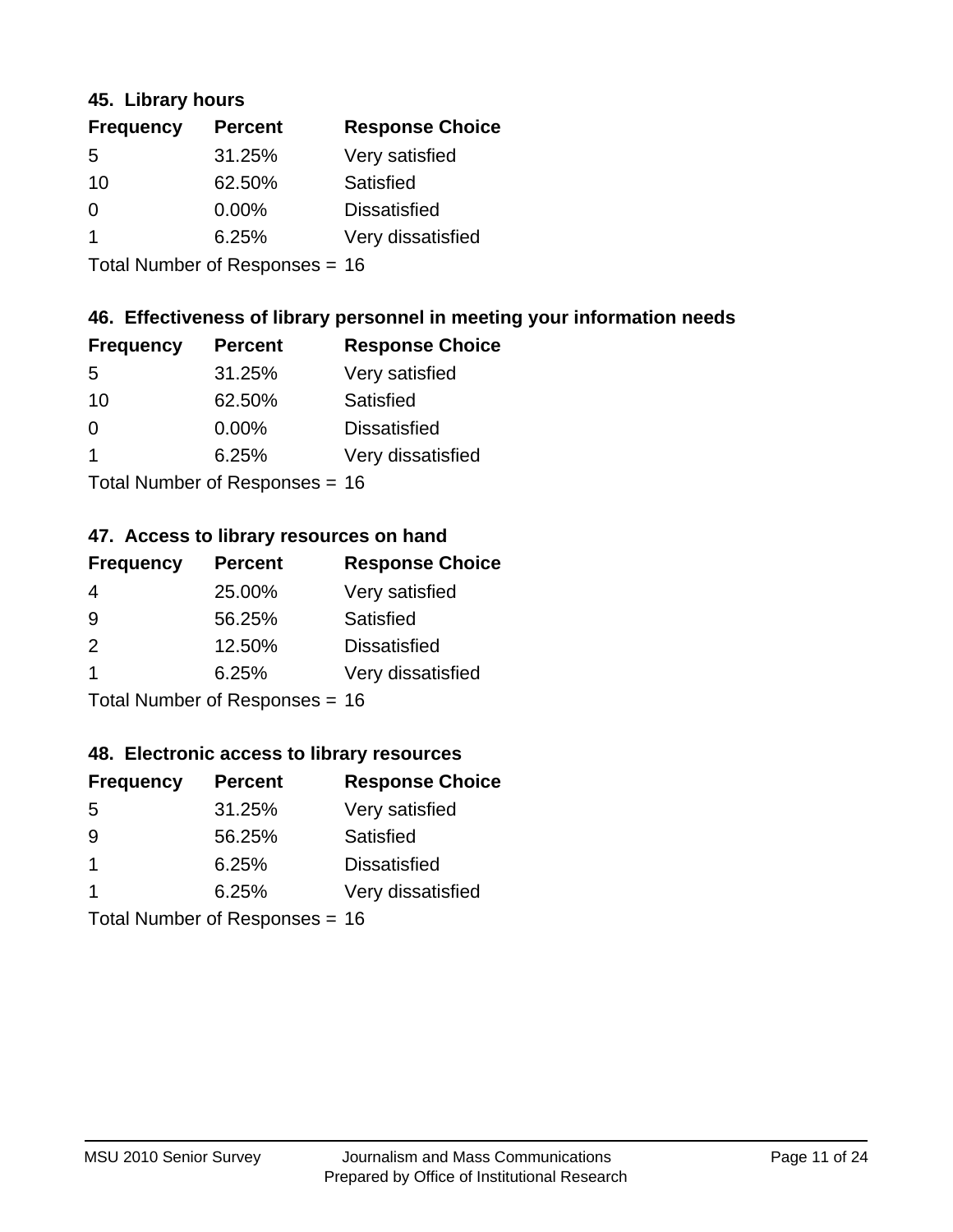**was in helping you achieve these goals. For questions 49-55, please indicate how effective University Studies at MSU** 

### **49. Writing Skills**

| <b>Frequency</b> | <b>Percent</b>                 | <b>Response Choice</b> |
|------------------|--------------------------------|------------------------|
| 2                | 12.50%                         | Very effective         |
| 13               | 81.25%                         | Effective              |
| $\Omega$         | $0.00\%$                       | Ineffective            |
| $\overline{1}$   | 6.25%                          | Very ineffective       |
|                  | Total Number of Responses = 16 |                        |

### **50. Speaking Skills**

| <b>Frequency</b> | <b>Percent</b>                 | <b>Response Choice</b> |
|------------------|--------------------------------|------------------------|
| 3                | 18.75%                         | Very effective         |
| 11               | 68.75%                         | Effective              |
| $\mathcal{P}$    | 12.50%                         | Ineffective            |
| $\Omega$         | $0.00\%$                       | Very ineffective       |
|                  | Total Number of Responses = 16 |                        |

#### **51. Critical Thinking Skills**

| <b>Frequency</b> | <b>Percent</b>               | <b>Response Choice</b> |
|------------------|------------------------------|------------------------|
| 3                | 18.75%                       | Very effective         |
| 12               | 75.00%                       | Effective              |
| -1               | 6.25%                        | Ineffective            |
| $\Omega$         | 0.00%                        | Very ineffective       |
|                  | $Total Number of Denonone -$ |                        |

Total Number of Responses = 16

### **52. Computer Technology**

| <b>Frequency</b> | <b>Percent</b>                 | <b>Response Choice</b> |
|------------------|--------------------------------|------------------------|
| 3                | 18.75%                         | Very effective         |
| 12               | 75.00%                         | Effective              |
| $\mathbf 1$      | 6.25%                          | Ineffective            |
| $\Omega$         | 0.00%                          | Very ineffective       |
|                  | Total Number of Responses = 16 |                        |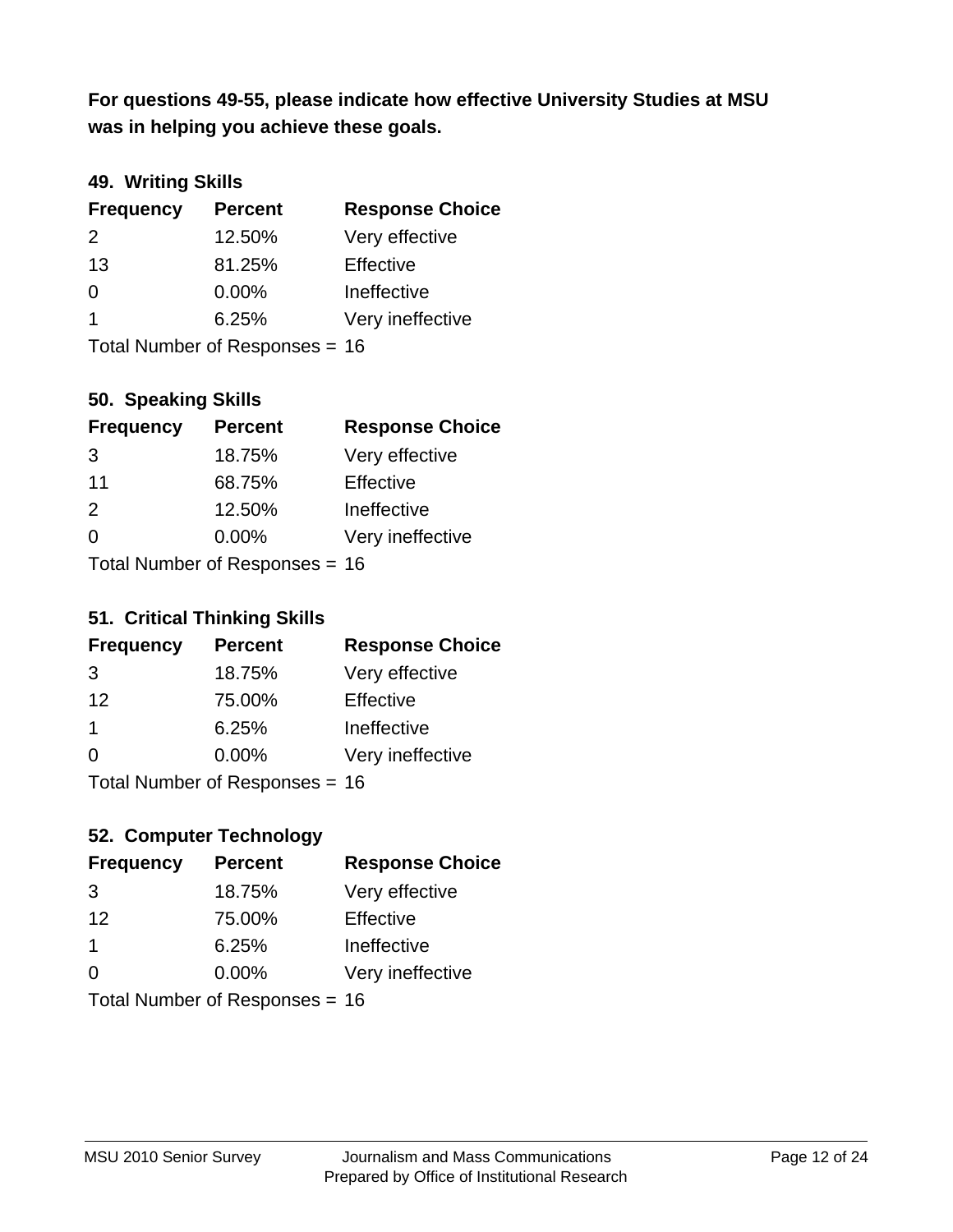### **53. General Knowledge in the liberal arts and sciences**

| <b>Frequency</b> | <b>Percent</b> | <b>Response Choice</b> |
|------------------|----------------|------------------------|
| $\mathcal{P}$    | 12.50%         | Very effective         |
| 13               | 81.25%         | Effective              |
|                  | 6.25%          | Ineffective            |
| $\Omega$         | $0.00\%$       | Very ineffective       |
|                  |                |                        |

Total Number of Responses = 16

#### **54. International Perspectives**

| <b>Frequency</b> | <b>Percent</b> | <b>Response Choice</b> |
|------------------|----------------|------------------------|
| 2                | 12.50%         | Very effective         |
| 11               | 68.75%         | Effective              |
| 3                | 18.75%         | Ineffective            |
| $\Omega$         | 0.00%          | Very ineffective       |
|                  |                |                        |

Total Number of Responses = 16

## **55. Stimulation of interest in areas outside your chosen field of study**

| <b>Frequency</b> | <b>Percent</b>                  | <b>Response Choice</b> |
|------------------|---------------------------------|------------------------|
| $\mathbf 1$      | 6.25%                           | Very effective         |
| 12               | 75.00%                          | Effective              |
| $\mathcal{P}$    | 12.50%                          | Ineffective            |
| -1               | 6.25%                           | Very ineffective       |
|                  | $Total Number of Denonose = 16$ |                        |

Total Number of Responses = 16

## **For questions 56-83, please indicate how satisfactorily the following met your needs**

#### **56. African-American Student Services**

| <b>Frequency</b> | <b>Percent</b>                 | <b>Response Choice</b> |
|------------------|--------------------------------|------------------------|
| 15               | 93.75%                         | Did not use            |
| $\mathbf 1$      | 6.25%                          | Very satisfied         |
| $\Omega$         | 0.00%                          | Satisfied              |
| 0                | $0.00\%$                       | <b>Dissatisfied</b>    |
| $\Omega$         | 0.00%                          | Very dissatisfied      |
|                  | Total Number of Responses = 16 |                        |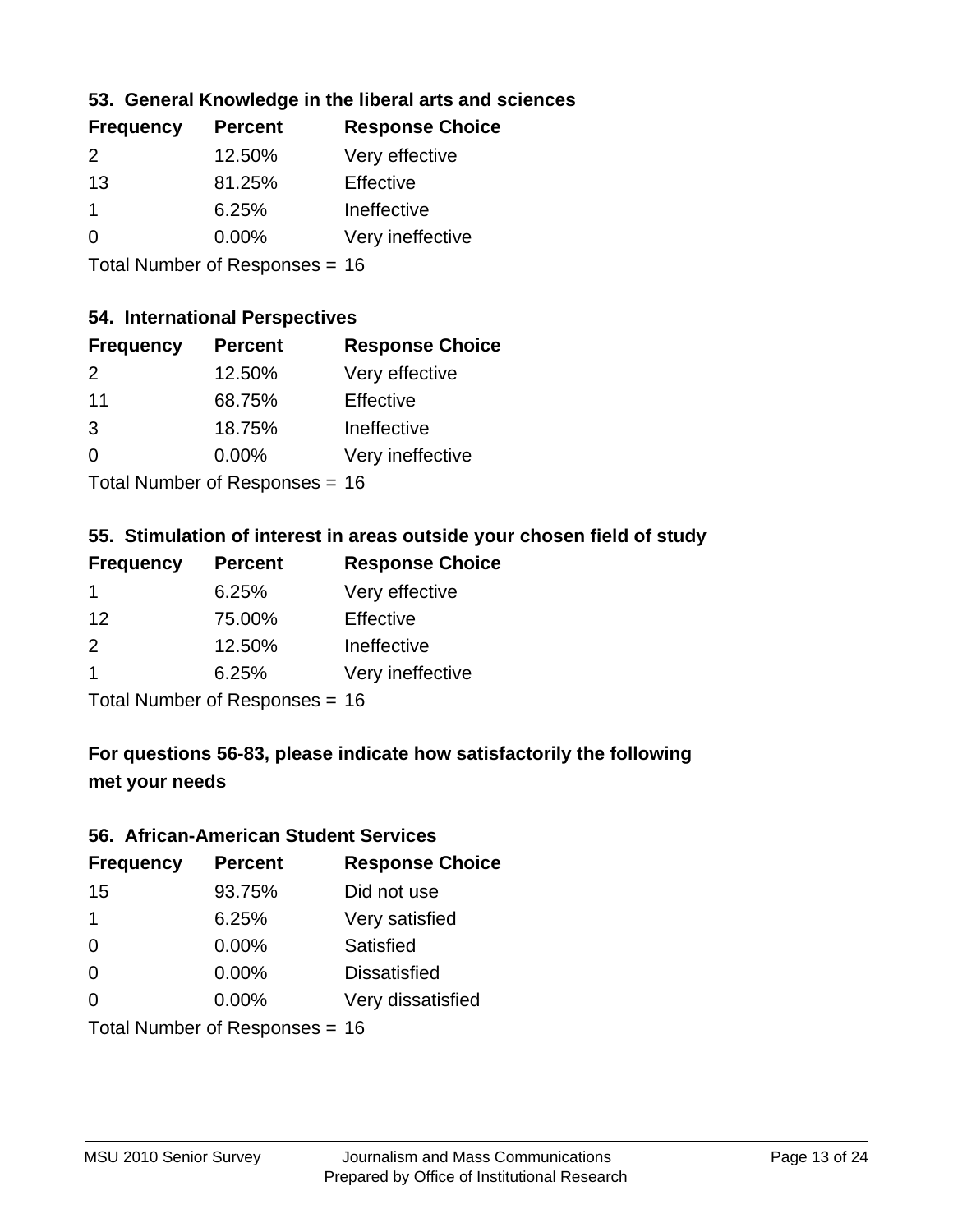#### **57. Career Services Office**

| <b>Frequency</b> | <b>Percent</b> | <b>Response Choice</b> |
|------------------|----------------|------------------------|
| 8                | 50.00%         | Did not use            |
|                  | 25.00%         | Very satisfied         |
| 3                | 18.75%         | Satisfied              |
| 1                | 6.25%          | <b>Dissatisfied</b>    |
|                  | $0.00\%$       | Very dissatisfied      |
|                  |                |                        |

Total Number of Responses = 16

### **58. Counseling and Testing Center**

| <b>Frequency</b> | <b>Percent</b>            | <b>Response Choice</b> |
|------------------|---------------------------|------------------------|
| 15               | 93.75%                    | Did not use            |
| 0                | 0.00%                     | Very satisfied         |
| 1                | 6.25%                     | Satisfied              |
| 0                | 0.00%                     | <b>Dissatisfied</b>    |
| 0                | 0.00%                     | Very dissatisfied      |
|                  | Total Number of Desponses |                        |

Total Number of Responses = 16

#### **59. Cultural programming and activities**

| <b>Frequency</b> | <b>Percent</b>                 | <b>Response Choice</b> |
|------------------|--------------------------------|------------------------|
| 14               | 93.33%                         | Did not use            |
| 1                | 6.67%                          | Very satisfied         |
| $\Omega$         | 0.00%                          | Satisfied              |
| $\Omega$         | 0.00%                          | <b>Dissatisfied</b>    |
| $\Omega$         | $0.00\%$                       | Very dissatisfied      |
|                  | Total Number of Responses = 15 |                        |

#### **60. E-study courses**

| <b>Frequency</b> | <b>Percent</b>                 | <b>Response Choice</b> |
|------------------|--------------------------------|------------------------|
| 5                | 33.33%                         | Did not use            |
| 2                | 13.33%                         | Very satisfied         |
| 6                | 40.00%                         | Satisfied              |
| 2                | 13.33%                         | <b>Dissatisfied</b>    |
| $\Omega$         | $0.00\%$                       | Very dissatisfied      |
|                  | Total Number of Responses = 15 |                        |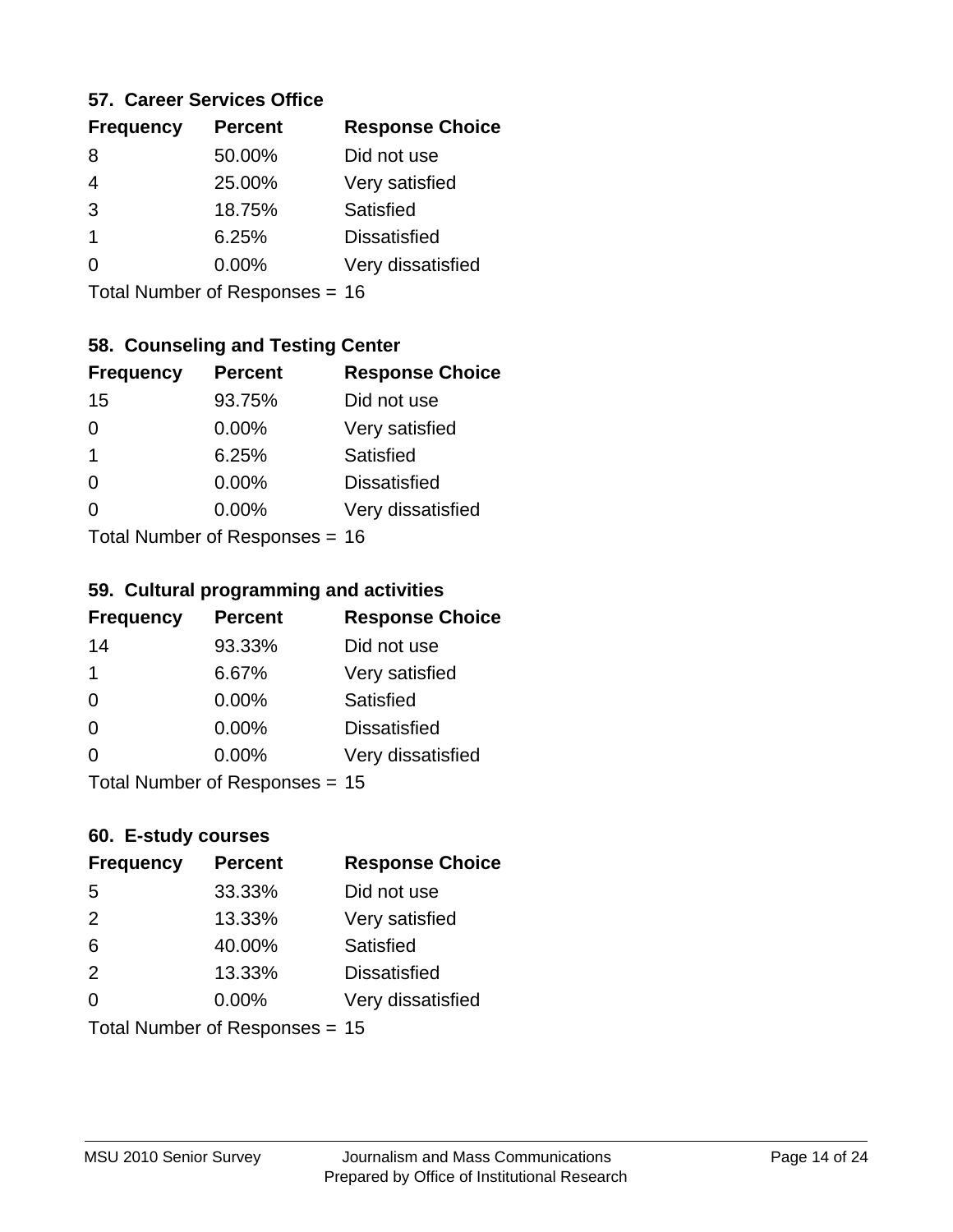#### **61. Food Services**

| <b>Frequency</b> | <b>Percent</b> | <b>Response Choice</b> |
|------------------|----------------|------------------------|
| 3                | 18.75%         | Did not use            |
| 3                | 18.75%         | Very satisfied         |
| $\overline{4}$   | 25.00%         | Satisfied              |
| $\overline{4}$   | 25.00%         | <b>Dissatisfied</b>    |
| $\mathcal{P}$    | 12.50%         | Very dissatisfied      |
|                  |                |                        |

Total Number of Responses = 16

### **62. Greek life and activities**

| <b>Frequency</b> | <b>Percent</b>                 | <b>Response Choice</b> |
|------------------|--------------------------------|------------------------|
| 14               | 93.33%                         | Did not use            |
| 0                | 0.00%                          | Very satisfied         |
| $\Omega$         | 0.00%                          | Satisfied              |
| 1                | 6.67%                          | <b>Dissatisfied</b>    |
| 0                | $0.00\%$                       | Very dissatisfied      |
|                  | Total Number of Responses = 15 |                        |

**63. Health Services**

| <b>Frequency</b>        | <b>Percent</b>             | <b>Response Choice</b> |
|-------------------------|----------------------------|------------------------|
| 9                       | 56.25%                     | Did not use            |
| 3                       | 18.75%                     | Very satisfied         |
| 3                       | 18.75%                     | Satisfied              |
| $\overline{\mathbf{1}}$ | 6.25%                      | <b>Dissatisfied</b>    |
| $\Omega$                | 0.00%                      | Very dissatisfied      |
|                         | Total Number of Deepersoon |                        |

Total Number of Responses = 16

### **64. Honor Societies/Departmental Clubs/Special Interest Organizations**

| <b>Frequency</b>        | <b>Percent</b>                 | <b>Response Choice</b> |
|-------------------------|--------------------------------|------------------------|
| 9                       | 60.00%                         | Did not use            |
| 3                       | 20.00%                         | Very satisfied         |
| 2                       | 13.33%                         | Satisfied              |
| $\overline{\mathbf{1}}$ | 6.67%                          | <b>Dissatisfied</b>    |
| $\Omega$                | 0.00%                          | Very dissatisfied      |
|                         | Total Number of Responses = 15 |                        |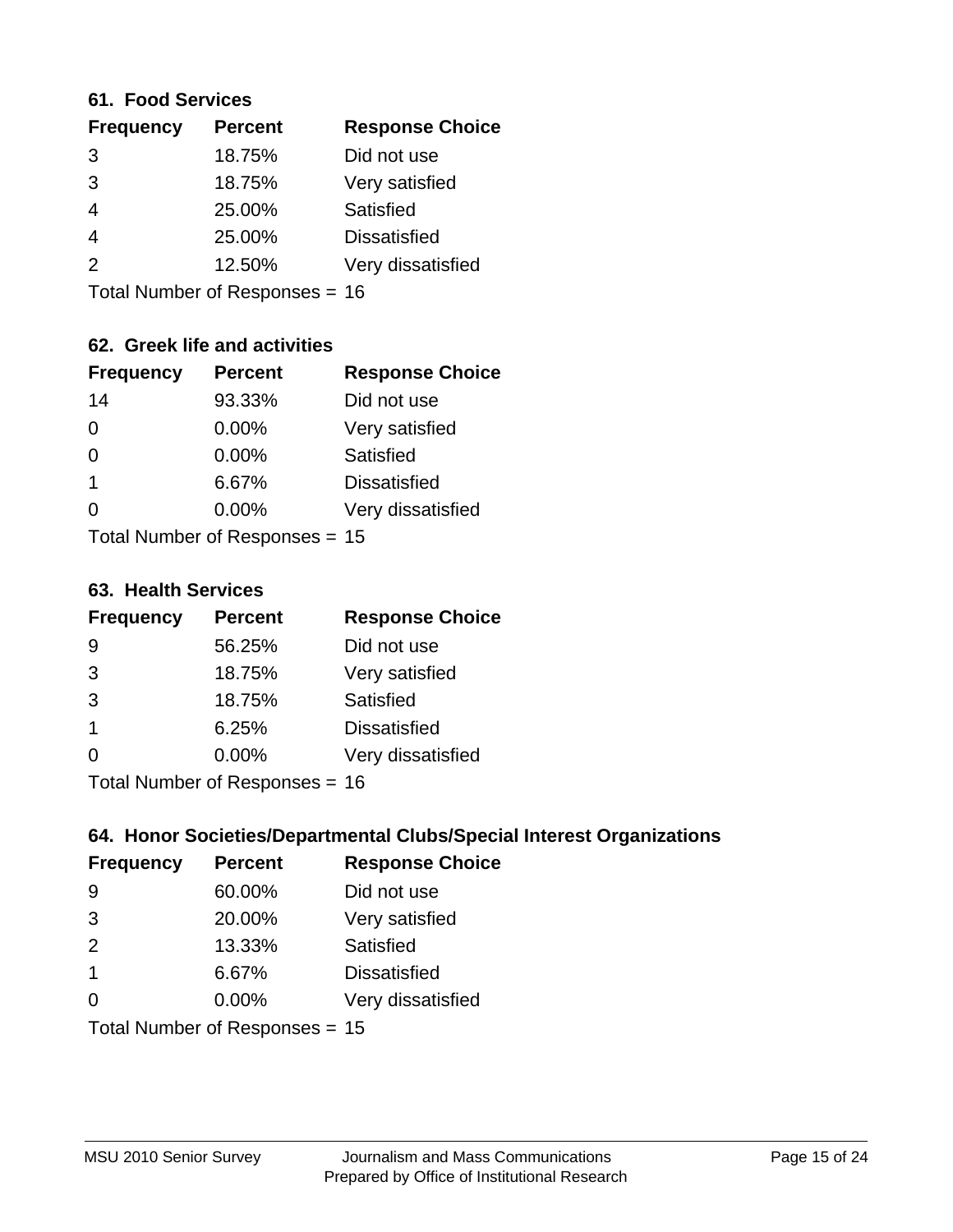### **65. International Programs and activities**

| <b>Frequency</b> | <b>Percent</b> | <b>Response Choice</b> |
|------------------|----------------|------------------------|
| 11               | 73.33%         | Did not use            |
| 3                | 20.00%         | Very satisfied         |
| 1                | 6.67%          | Satisfied              |
| O                | $0.00\%$       | <b>Dissatisfied</b>    |
|                  | 0.00%          | Very dissatisfied      |
|                  |                |                        |

Total Number of Responses = 15

### **66. International student support services**

| <b>Frequency</b> | <b>Percent</b>            | <b>Response Choice</b> |
|------------------|---------------------------|------------------------|
| 15               | 100.00%                   | Did not use            |
| $\Omega$         | 0.00%                     | Very satisfied         |
| $\Omega$         | $0.00\%$                  | <b>Satisfied</b>       |
| $\Omega$         | 0.00%                     | <b>Dissatisfied</b>    |
| $\Omega$         | 0.00%                     | Very dissatisfied      |
|                  | Total Number of Desponses |                        |

Total Number of Responses = 15

#### **67. Intramural Sports and Recreation**

| <b>Frequency</b> | <b>Percent</b>                  | <b>Response Choice</b> |
|------------------|---------------------------------|------------------------|
| 12               | 80.00%                          | Did not use            |
| 1                | 6.67%                           | Very satisfied         |
| 2                | 13.33%                          | Satisfied              |
| $\Omega$         | $0.00\%$                        | <b>Dissatisfied</b>    |
| $\Omega$         | $0.00\%$                        | Very dissatisfied      |
|                  | $Total Number of Denonose = 45$ |                        |

I otal Number of Responses = 15

### **68. Lowry Center/Community College**

| <b>Frequency</b> | <b>Percent</b>                 | <b>Response Choice</b> |
|------------------|--------------------------------|------------------------|
| 13               | 81.25%                         | Did not use            |
| 1                | 6.25%                          | Very satisfied         |
| 2                | 12.50%                         | Satisfied              |
| $\Omega$         | $0.00\%$                       | <b>Dissatisfied</b>    |
| $\Omega$         | $0.00\%$                       | Very dissatisfied      |
|                  | Total Number of Responses = 16 |                        |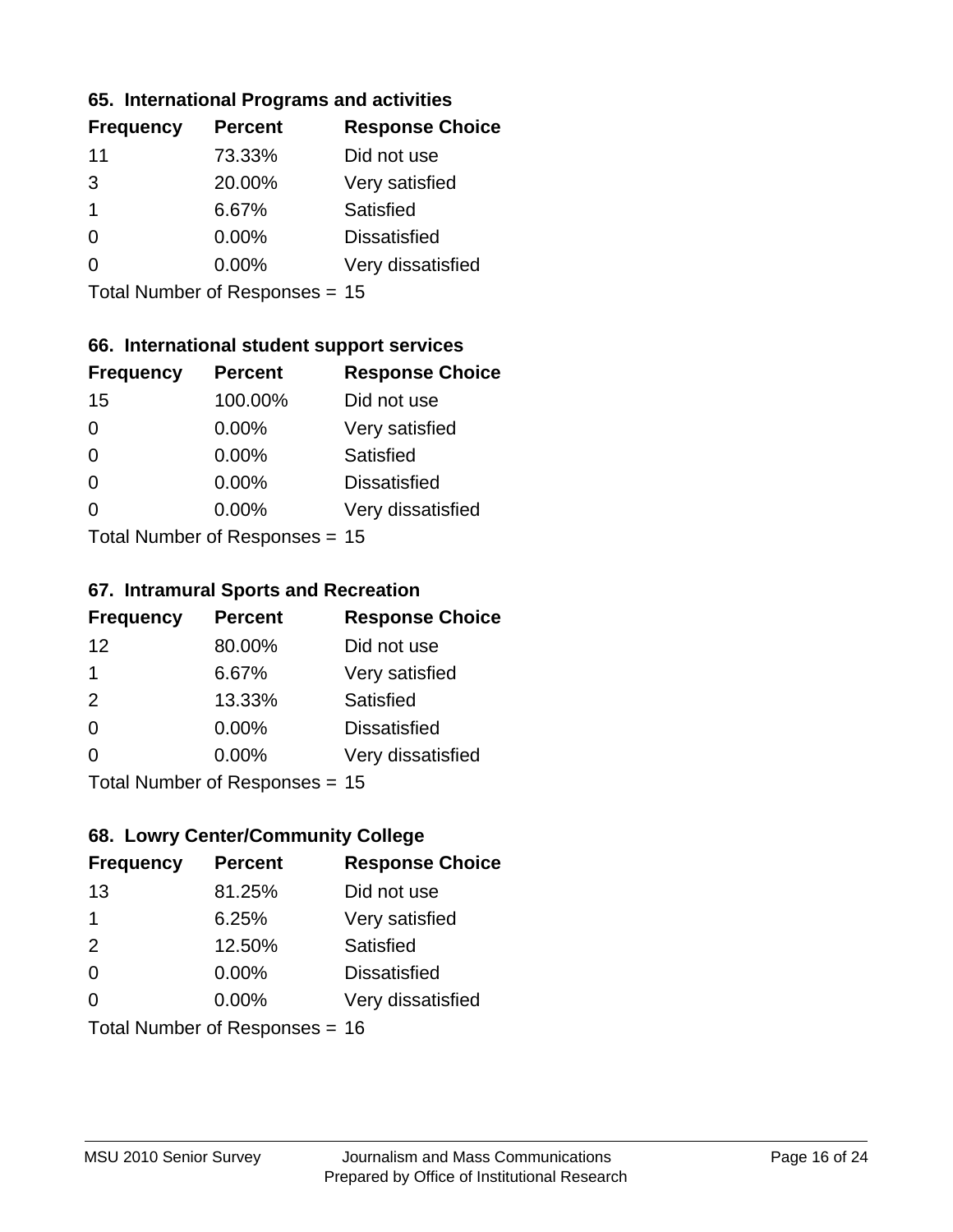### **69. Library**

| <b>Frequency</b> | <b>Percent</b> | <b>Response Choice</b> |
|------------------|----------------|------------------------|
| $\mathcal{P}$    | 13.33%         | Did not use            |
| 5                | 33.33%         | Very satisfied         |
| 8                | 53.33%         | Satisfied              |
| $\Omega$         | $0.00\%$       | <b>Dissatisfied</b>    |
| $\Omega$         | $0.00\%$       | Very dissatisfied      |
|                  |                |                        |

Total Number of Responses = 15

### **70. MAP Report**

| <b>Frequency</b> | <b>Percent</b>                 | <b>Response Choice</b> |
|------------------|--------------------------------|------------------------|
|                  | 0.00%                          | Did not use            |
| 7                | 43.75%                         | Very satisfied         |
| $\overline{4}$   | 25.00%                         | Satisfied              |
| 3                | 18.75%                         | <b>Dissatisfied</b>    |
| 2                | 12.50%                         | Very dissatisfied      |
|                  | Total Number of Responses = 16 |                        |

#### **71. MSU Web site**

| <b>Frequency</b> | <b>Percent</b>                 | <b>Response Choice</b> |
|------------------|--------------------------------|------------------------|
| $\Omega$         | $0.00\%$                       | Did not use            |
| 8                | 50.00%                         | Very satisfied         |
| 7                | 43.75%                         | Satisfied              |
| -1               | 6.25%                          | <b>Dissatisfied</b>    |
| ∩                | 0.00%                          | Very dissatisfied      |
|                  | Total Number of Responses = 16 |                        |

### **72. NCAA Sports**

| <b>Frequency</b> | <b>Percent</b>                 | <b>Response Choice</b> |
|------------------|--------------------------------|------------------------|
| 10               | 62.50%                         | Did not use            |
| $\Omega$         | 0.00%                          | Very satisfied         |
| 5                | 31.25%                         | Satisfied              |
| $\overline{1}$   | 6.25%                          | <b>Dissatisfied</b>    |
| $\Omega$         | $0.00\%$                       | Very dissatisfied      |
|                  | Total Number of Responses = 16 |                        |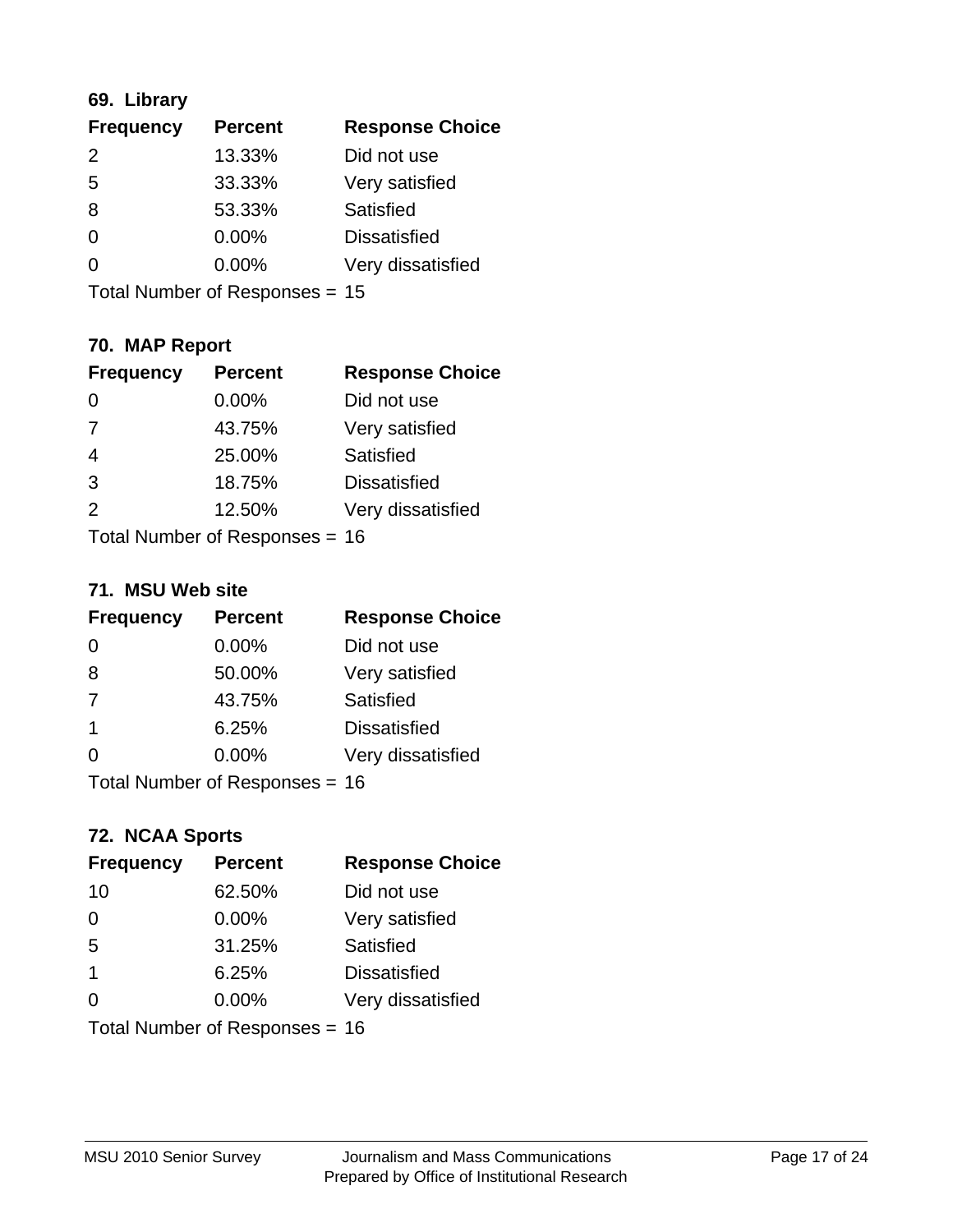### **73. Online courses that are not e-study**

| <b>Frequency</b> | <b>Percent</b> | <b>Response Choice</b> |
|------------------|----------------|------------------------|
| 7                | 43.75%         | Did not use            |
| $\mathcal{P}$    | 12.50%         | Very satisfied         |
| $\overline{7}$   | 43.75%         | Satisfied              |
| 0                | 0.00%          | <b>Dissatisfied</b>    |
|                  | $0.00\%$       | Very dissatisfied      |
|                  |                |                        |

Total Number of Responses = 16

### **74. Racer Touch Registration**

| <b>Frequency</b>           | <b>Percent</b> | <b>Response Choice</b> |
|----------------------------|----------------|------------------------|
| 0                          | $0.00\%$       | Did not use            |
| 3                          | 18.75%         | Very satisfied         |
| 7                          | 43.75%         | Satisfied              |
| 3                          | 18.75%         | <b>Dissatisfied</b>    |
| 3                          | 18.75%         | Very dissatisfied      |
| Total Number of Deepersoon |                |                        |

Total Number of Responses = 16

#### **75. Residential College programming and activities**

| <b>Frequency</b> | <b>Percent</b>            | <b>Response Choice</b> |
|------------------|---------------------------|------------------------|
| 9                | 56.25%                    | Did not use            |
| 2                | 12.50%                    | Very satisfied         |
| $\overline{4}$   | 25.00%                    | Satisfied              |
| -1               | 6.25%                     | <b>Dissatisfied</b>    |
| $\Omega$         | 0.00%                     | Very dissatisfied      |
|                  | Total Number of DoEROR 0. |                        |

Total Number of Responses = 16

#### **76. Scholarships/grants/student employment**

| <b>Frequency</b> | <b>Percent</b>                 | <b>Response Choice</b> |
|------------------|--------------------------------|------------------------|
| $\overline{4}$   | 25.00%                         | Did not use            |
| $\overline{4}$   | 25.00%                         | Very satisfied         |
| 6                | 37.50%                         | <b>Satisfied</b>       |
| 2                | 12.50%                         | <b>Dissatisfied</b>    |
| $\Omega$         | 0.00%                          | Very dissatisfied      |
|                  | Total Number of Responses = 16 |                        |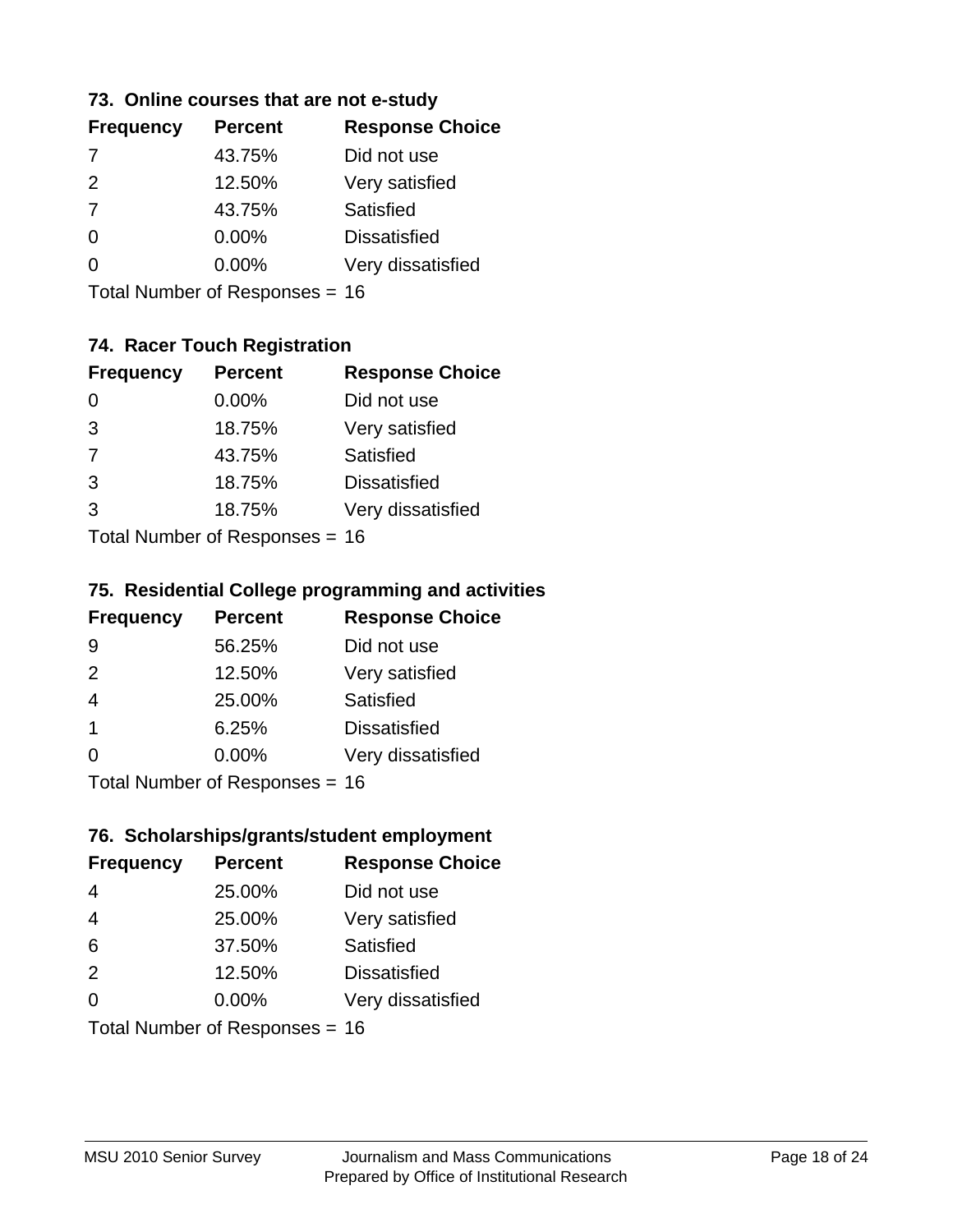#### **77. Security Services**

| <b>Response Choice</b> |
|------------------------|
| Did not use            |
| Very satisfied         |
| Satisfied              |
| <b>Dissatisfied</b>    |
| Very dissatisfied      |
|                        |

Total Number of Responses = 16

### **78. Services for non-traditional students**

| <b>Frequency</b>          | <b>Percent</b> | <b>Response Choice</b> |
|---------------------------|----------------|------------------------|
| 15                        | 93.75%         | Did not use            |
| $\Omega$                  | 0.00%          | Very satisfied         |
| $\overline{1}$            | 6.25%          | <b>Satisfied</b>       |
| $\Omega$                  | 0.00%          | <b>Dissatisfied</b>    |
| ∩                         | 0.00%          | Very dissatisfied      |
| Total Number of Desponses |                |                        |

Total Number of Responses = 16

### **79. Student Support Services (Trio)**

| <b>Frequency</b> | <b>Percent</b>            | <b>Response Choice</b> |
|------------------|---------------------------|------------------------|
| 14               | 87.50%                    | Did not use            |
| 1                | 6.25%                     | Very satisfied         |
| $\Omega$         | $0.00\%$                  | Satisfied              |
| $\mathbf 1$      | 6.25%                     | <b>Dissatisfied</b>    |
| $\Omega$         | $0.00\%$                  | Very dissatisfied      |
|                  | Total Number of DoEROR 0. |                        |

I otal Number of Responses = 16

### **80. Student PIN System**

| <b>Frequency</b>        | <b>Percent</b>                 | <b>Response Choice</b> |
|-------------------------|--------------------------------|------------------------|
| 0                       | 0.00%                          | Did not use            |
| 6                       | 37.50%                         | Very satisfied         |
| 8                       | 50.00%                         | Satisfied              |
| $\overline{\mathbf{1}}$ | 6.25%                          | <b>Dissatisfied</b>    |
|                         | 6.25%                          | Very dissatisfied      |
|                         | Total Number of Responses = 16 |                        |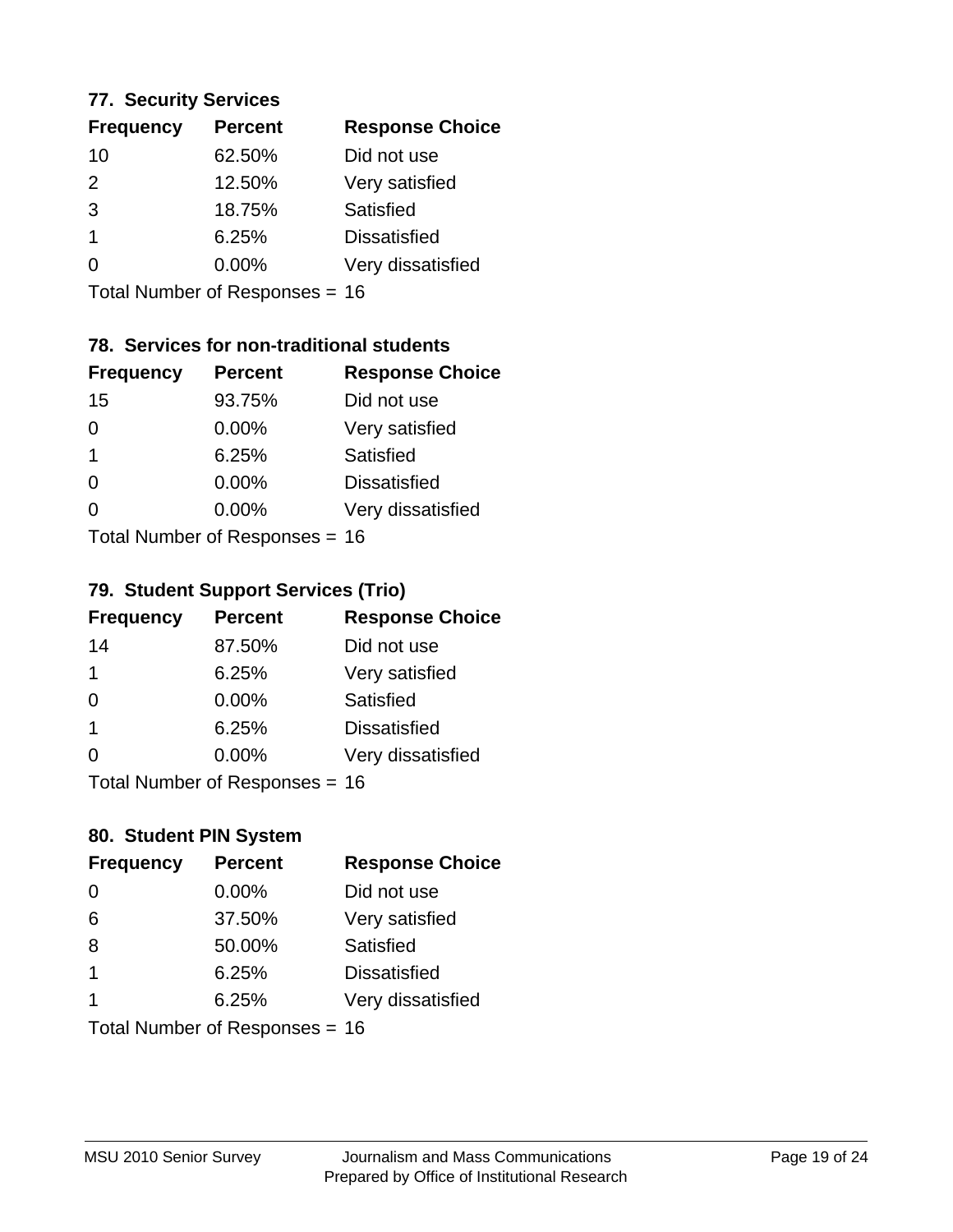### **81. Student Records/Transcript Services**

| <b>Percent</b> | <b>Response Choice</b> |
|----------------|------------------------|
| 12.50%         | Did not use            |
| 31.25%         | Very satisfied         |
| 43.75%         | Satisfied              |
| 12.50%         | <b>Dissatisfied</b>    |
| $0.00\%$       | Very dissatisfied      |
|                |                        |

Total Number of Responses = 16

### **82. Computer and Internet access for study and research needs**

| <b>Frequency</b>           | <b>Percent</b> | <b>Response Choice</b> |
|----------------------------|----------------|------------------------|
| 3                          | 18.75%         | Did not use            |
| $\mathcal{P}$              | 12.50%         | Very satisfied         |
| 11                         | 68.75%         | Satisfied              |
| 0                          | 0.00%          | <b>Dissatisfied</b>    |
| ∩                          | 0.00%          | Very dissatisfied      |
| Tatal Number of Desperance |                |                        |

Total Number of Responses = 16

#### **83. Women's Center**

| <b>Frequency</b>           | <b>Percent</b> | <b>Response Choice</b> |
|----------------------------|----------------|------------------------|
| 14                         | 87.50%         | Did not use            |
| 1                          | 6.25%          | Very satisfied         |
| -1                         | 6.25%          | Satisfied              |
| $\Omega$                   | 0.00%          | <b>Dissatisfied</b>    |
| $\Omega$                   | 0.00%          | Very dissatisfied      |
| Total Number of Desperance |                |                        |

Total Number of Responses = 16

### **84. To what extent did you participate in Residential College activities?**

| <b>Frequency</b>            | <b>Percent</b> | <b>Response Choice</b> |
|-----------------------------|----------------|------------------------|
| 10                          | 62.50%         | Did not participate    |
| $\mathcal{P}$               | 12.50%         | Frequently             |
| 2                           | 12.50%         | Occasionally           |
| 2                           | 12.50%         | Seldom                 |
| Tatal Massakan af Dagmannar |                |                        |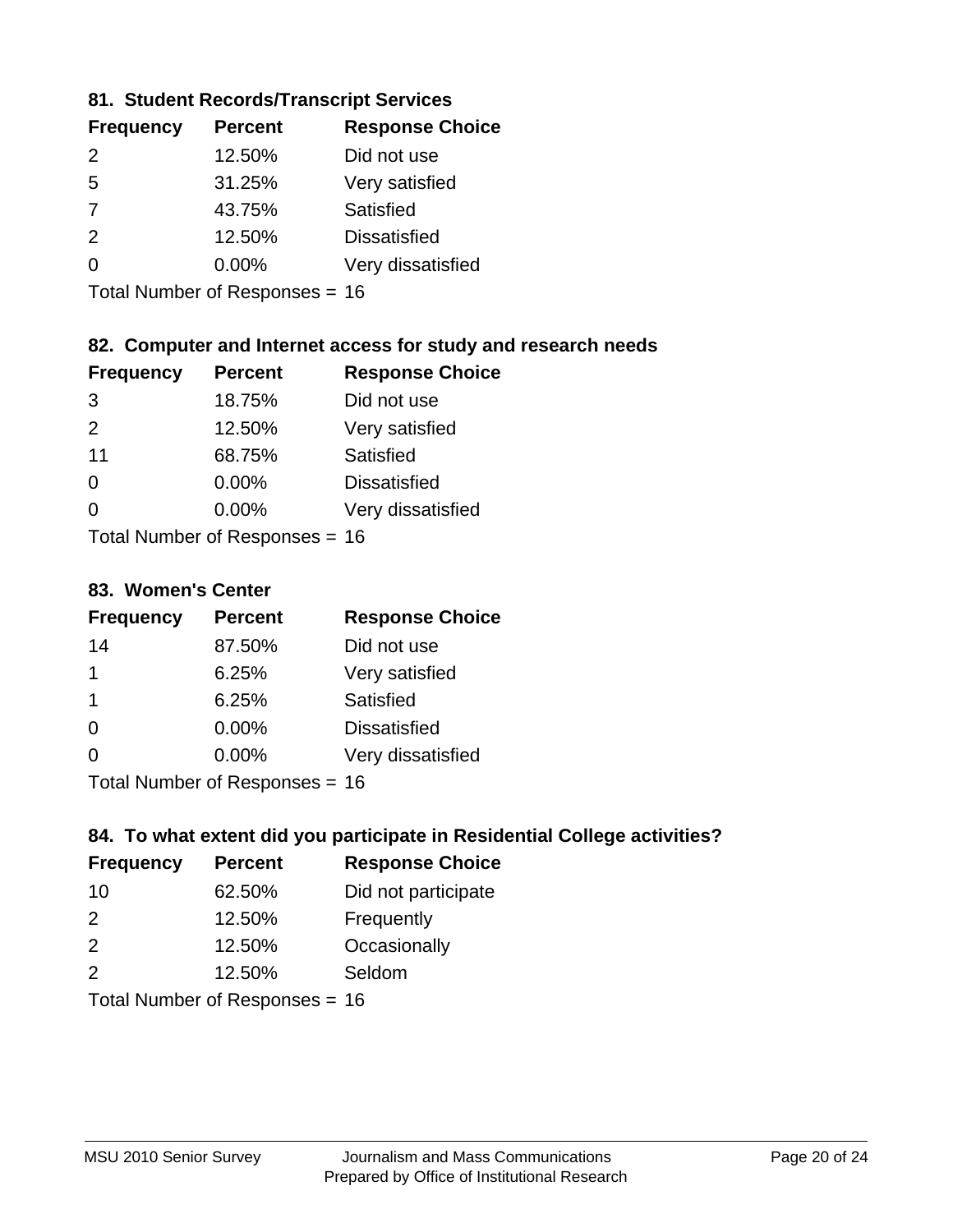| <b>Frequency</b> | <b>Percent</b> | <b>Response Choice</b>                 |
|------------------|----------------|----------------------------------------|
| 3                | 18.75%         | Not familiar with Residential Colleges |
| $\overline{4}$   | 25.00%         | Very positive                          |
| -5               | 31.25%         | <b>Positive</b>                        |
| 3                | 18.75%         | <b>Negative</b>                        |
|                  | 6.25%          | Very negative                          |
|                  |                |                                        |

### **85. Which phrase best describes your opinion of Residential Colleges?**

Total Number of Responses = 16

#### **Questions 86-95**

**University Graduate." Please indicate how effective your MSU experience was in The University has formulated ten desired "Characteristics of the Murray State enhancing your abilities in each area.**

**86. Engage in mature, independent and creative thought and express that thought effectively in oral and written communication;**

| <b>Percent</b> | <b>Response Choice</b> |
|----------------|------------------------|
| 25.00%         | Very effective         |
| 68.75%         | Effective              |
| 6.25%          | Ineffective            |
| $0.00\%$       | Very ineffective       |
|                |                        |

Total Number of Responses = 16

#### **87. Understand and apply the critical and scientific methodologies that**

**academic disciplines employ to discover knowledge and ascertain its validity;**

| <b>Frequency</b>                         | <b>Percent</b> | <b>Response Choice</b> |
|------------------------------------------|----------------|------------------------|
| $\mathcal{P}$                            | 12.50%         | Very effective         |
| 12                                       | 75.00%         | Effective              |
| 1                                        | 6.25%          | Ineffective            |
|                                          | 6.25%          | Very ineffective       |
| $T$ at all Message and $D$ are a serious |                |                        |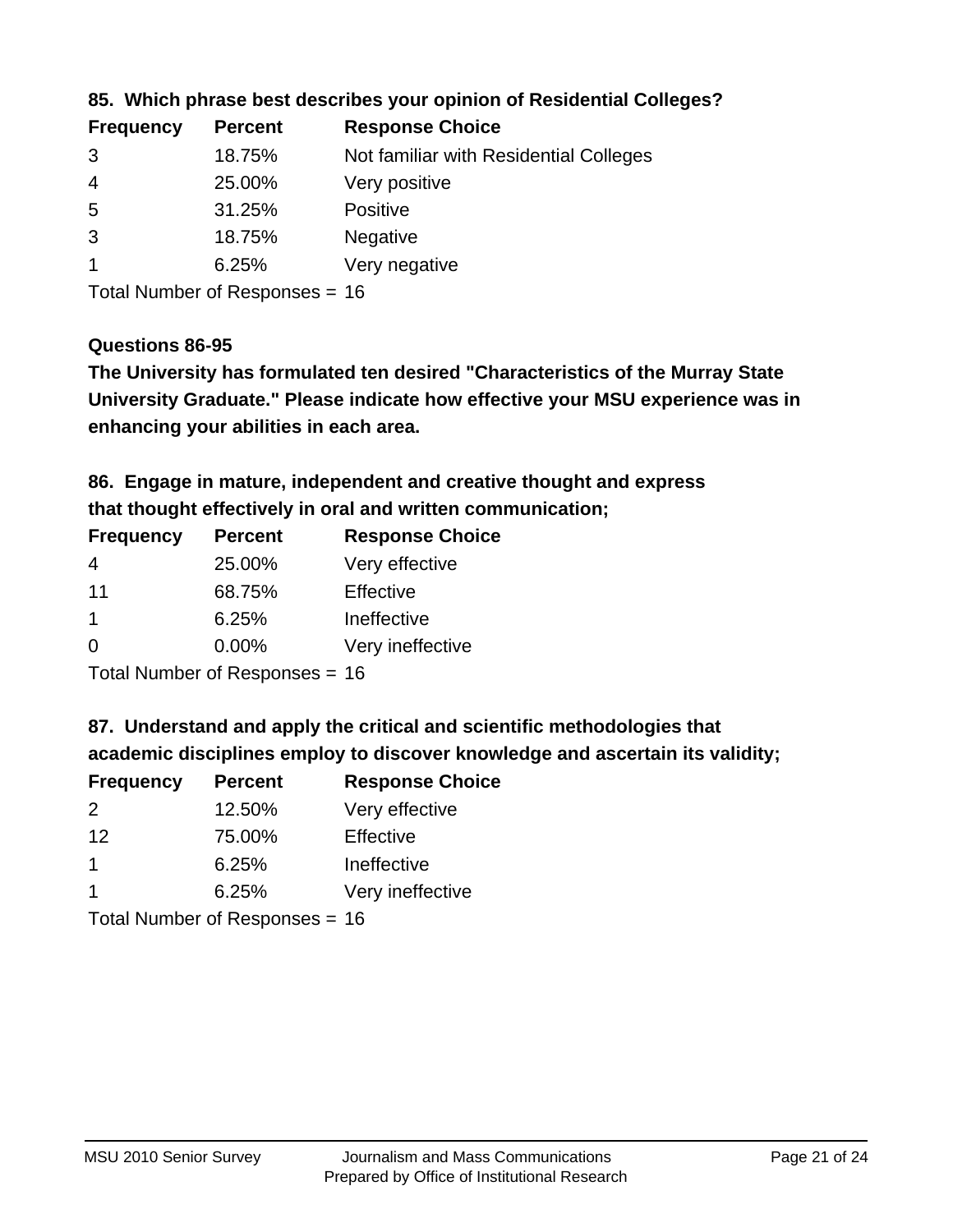### **88. Apply sound standards of information gathering, analysis and evaluation to reach logical decisions;**

| <b>Percent</b> | <b>Response Choice</b> |
|----------------|------------------------|
| 18.75%         | Very effective         |
| 81.25%         | Effective              |
| 0.00%          | Ineffective            |
| 0.00%          | Very ineffective       |
|                |                        |

Total Number of Responses = 16

## **89. Understand the roles and applications of science and technology in the solution of the problems of a changing world;**

| <b>Frequency</b> | <b>Percent</b>                            | <b>Response Choice</b> |
|------------------|-------------------------------------------|------------------------|
| 3                | 18.75%                                    | Very effective         |
| 13               | 81.25%                                    | Effective              |
| $\Omega$         | 0.00%                                     | Ineffective            |
| $\Omega$         | 0.00%                                     | Very ineffective       |
|                  | $\tau$ . The state of $\sim$ state $\sim$ |                        |

Total Number of Responses = 16

## **90. Demonstrate a critical understanding of the world's historical, literary, philosophical, and artistic traditions;**

| <b>Frequency</b> | <b>Percent</b> | <b>Response Choice</b> |
|------------------|----------------|------------------------|
| 3                | 18.75%         | Very effective         |
| 12               | 75.00%         | Effective              |
| $\mathbf 1$      | 6.25%          | Ineffective            |
| $\Omega$         | 0.00%          | Very ineffective       |
|                  |                |                        |

Total Number of Responses = 16

## **91. Understand the dynamics of cultural diversity, of competing economic and political systems, and of complex moral and ethical issues;**

| <b>Frequency</b> | <b>Percent</b>                 | <b>Response Choice</b> |
|------------------|--------------------------------|------------------------|
| 4                | 25.00%                         | Very effective         |
| 10               | 62.50%                         | Effective              |
| 2                | 12.50%                         | Ineffective            |
| $\Omega$         | 0.00%                          | Very ineffective       |
|                  | Total Number of Responses = 16 |                        |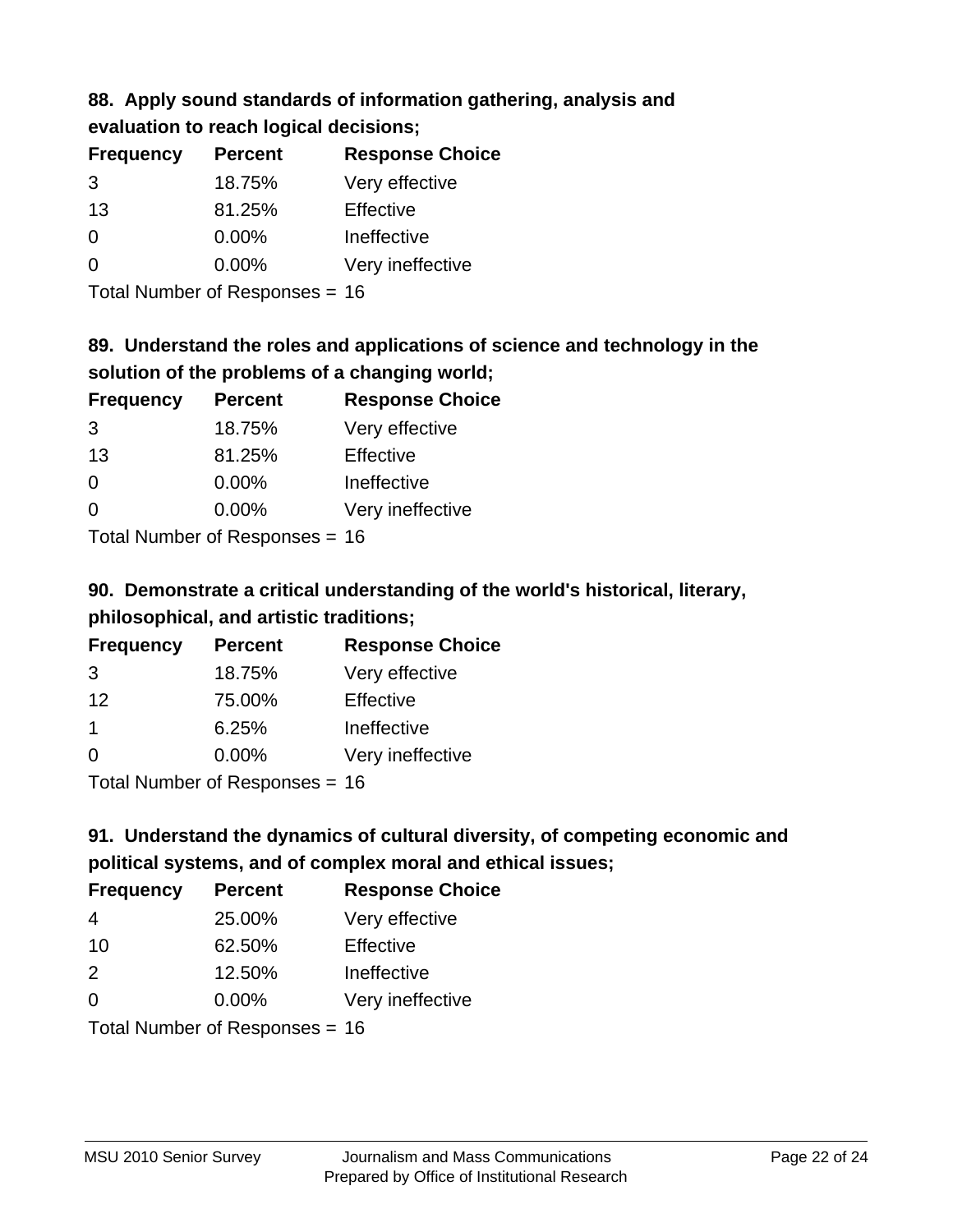### **92. Understand the nature of and engage in ethical behavior and**

**responsible citizenship;**

| <b>Frequency</b> | <b>Percent</b> | <b>Response Choice</b> |
|------------------|----------------|------------------------|
| 3                | 18.75%         | Very effective         |
| 13               | 81.25%         | Effective              |
| 0                | $0.00\%$       | Ineffective            |
| ∩                | $0.00\%$       | Very ineffective       |
|                  |                |                        |

Total Number of Responses = 16

## **93. Understand the importance of the behaviors necessary to maintain a healthy lifestyle;**

| <b>Frequency</b> | <b>Percent</b>             | <b>Response Choice</b> |
|------------------|----------------------------|------------------------|
| 3                | 18.75%                     | Very effective         |
| 11               | 68.75%                     | Effective              |
| $\mathcal{P}$    | 12.50%                     | Ineffective            |
| $\Omega$         | 0.00%                      | Very ineffective       |
|                  | Tatal Number of Desperance |                        |

Total Number of Responses = 16

### **94. Demonstrate mastery of a chosen field of study; and**

| <b>Frequency</b> | <b>Percent</b> | <b>Response Choice</b> |
|------------------|----------------|------------------------|
| 3                | 18.75%         | Very effective         |
| 11               | 68.75%         | Effective              |
| $\mathcal{P}$    | 12.50%         | Ineffective            |
| $\Omega$         | $0.00\%$       | Very ineffective       |
|                  |                |                        |

Total Number of Responses = 16

### **95. Value intellectual pursuit and continuous learning in a changing world.**

| <b>Frequency</b> | <b>Percent</b> | <b>Response Choice</b> |
|------------------|----------------|------------------------|
| 3                | 18.75%         | Very effective         |
| 11               | 68.75%         | Effective              |
| $\mathcal{P}$    | 12.50%         | Ineffective            |
| $\Omega$         | 0.00%          | Very ineffective       |
|                  |                |                        |